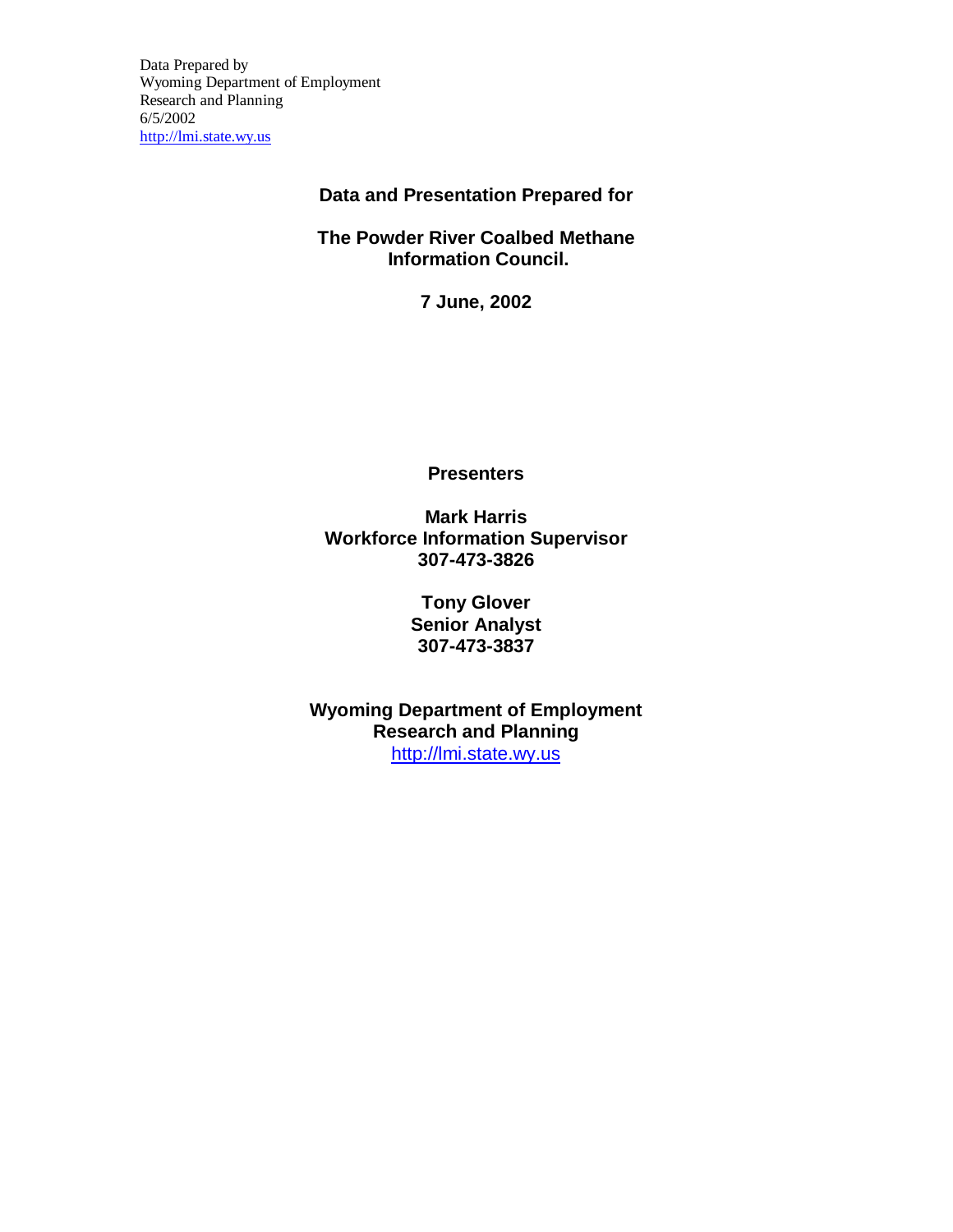## **Employment and Wages, Oil and Gas Extraction by Region 1996 to 2001**

## Brief Excerpt from the Technical Appendix of "The ES-202: *Where are the Jobs? What do they Pay? 1999 Annual Covered Employment and Wages."*

This annual publication of the Department of Employment summarizes employing units, employment, and wage data of employers subject to the Wyoming Employment Security Law, (Wyoming Statutes 27-3-101 through 27-3-704) and Federal civilian workers covered by the Unemployment Compensation for Federal Employees (UCFE) program. In 1999, 88 percent of total employment in Wyoming was covered by the Unemployment Insurance (UI) Law.

Data on UI covered Employing Units, Employment, and Wages are compiled from Employer's Quarterly Contributions Reports. These reports are supplemented by two reports, the Industry Verification Statement and the Multiple Worksite Report. Together, these three sources of data are referred to as the "ES-202" report. This volume includes statewide information for 1999 annual average employment, total payroll, and average annual wages by division, region, and county; 1999 summary data by quarter; 1999 detail statewide by major division, two- and three-digit Standard Industrial Classification (SIC) code; 1999 major industry; technical appendices; and short SIC codes and titles.

**………… .**

For a full documentation of the data used for this section refer to the following Internet link. http://lmi.state.wy.us/toc\_202.htm

Description of Tables and Figures in this section

Table 1 and Figures 1 and 2 represent the average quarterly employment (jobs) and the average quarterly wage from 1996Q1 to 2001Q4 for Oil and Gas Extraction (SIC 13) by region.

Figure 1: Contrasting the employment by sub-state area during this time frame demonstrates the impact of the coalbed methane industry in the Northeast region.

- Figure 1 shows the employment levels for Oil and Gas over time. As can be seen, most regions experience some yearly cyclical changes in employment. Job levels in all regions are fairly stable from the first quarter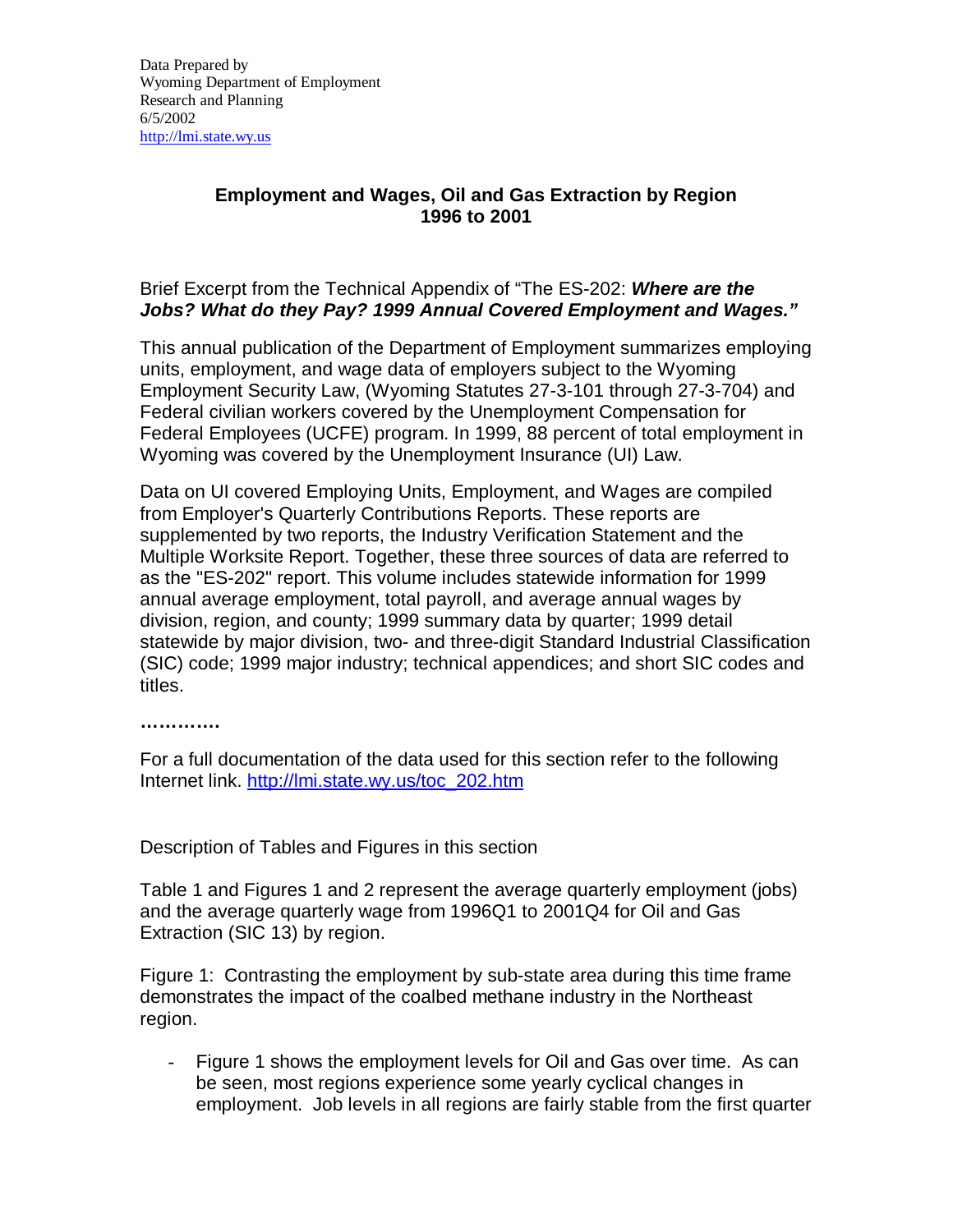of 1996 to the first quarter of 1999. All regions experienced job growth with the exception of the Northwest.

- After the third quarter of 1999 the Northeast, in particular, shows fairly dramatic growth. From below 1,500 jobs to over 3,000 jobs by the third quarter of 2001. Basically, a doubling in employment in this time period. We assume that the bulk of this employment increase in Oil and Gas Extraction is related to growth in coal bed methane.

Table 1 and Figure 2 present Average Quarterly Wages for Oil and Gas Extraction by year, quarter, and region.

- As can be seen in the graph, average quarterly wages have increased over time for Oil and Gas extraction. However, average quarterly wages for the Northeast Region are generally lower than the other regions.
- The lower wages in the Northeast Region may be a by-product associated with the occupational composition of Oil and Gas Extraction. According to the United States Geological Survey (USGS) Fact Sheet of October, 2000.
	- o "In addition, much of the coal, and thus much of the methane, lies at shallow depths, making wells easy to drill and inexpensive to complete."
	- o Further, "Exploration costs for coal-bed methane are low, and the wells are cost effective to drill. Methane occurs in most coals, and the location of the Nation's coal resources is already well known."
- The first of these two factors "ease of drilling" requires a less experienced extraction labor force. The second however is more likely to influence the average wage within Oil and Gas Extraction as most occupations involved in exploration require post-secondary education. Thus, with fewer skilled jobs in exploration we anticipate lower wages.

Figure 3 shows the distribution of employment in Oil and Gas Extraction by region 1996 versus 2001. Figure 3 demonstrates the shift in employment of SIC 13 from predominance in the Central and Southwest regions in 1996 to the Northeast region in 2001.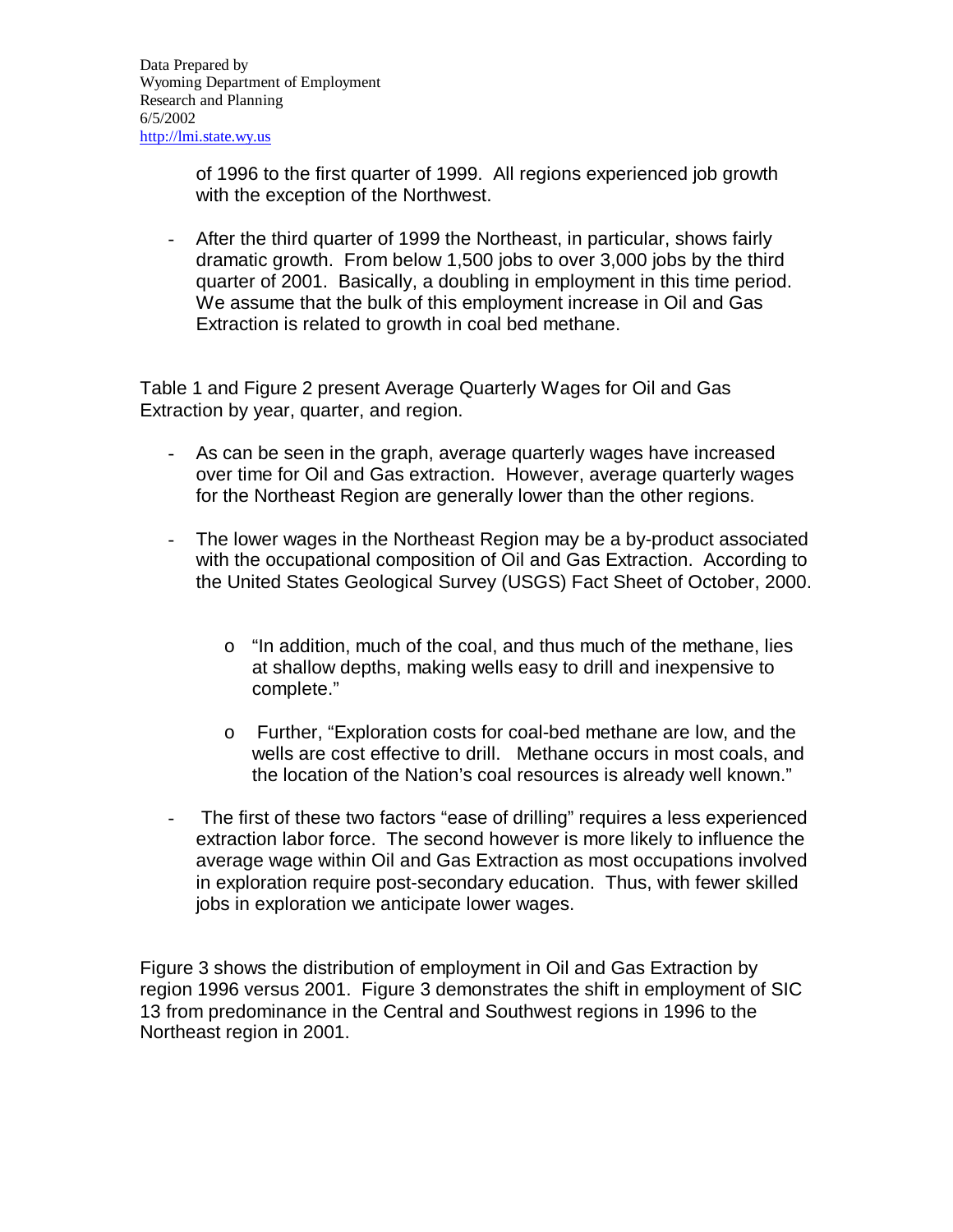Table 1: Average Quarterly Jobs and Wages for Oil and Gas Extraction (SIC 13) by Year, Quarter and Region

|                        |                         | Multi-County |                | Central        |                | Northeast      |                | Northwest      |                 | Southeast |                | Southwest      |                | Total          |                |  |
|------------------------|-------------------------|--------------|----------------|----------------|----------------|----------------|----------------|----------------|-----------------|-----------|----------------|----------------|----------------|----------------|----------------|--|
|                        |                         | Average      | Average        | Average        | Average        | Average        | Average        | Average        | Average         | Average   | Average        | Average        | Average        | Average        | Average        |  |
|                        |                         | Quarterly    | Quarterly      | Quarterly      | Quarterly      | Quarterly      | Quarterly      | Quarterly      | Quarterly       | Quarterly | Quarterly      | Quarterly      | Quarterly      | Quarterly      | Quarterly      |  |
| year qtr               |                         | Jobs         | Wage           | Jobs           | Wage           | Jobs           | Wage           | Jobs           | Wage            | Jobs      | Wage           | Jobs           | Wage           | Jobs           | Wage           |  |
| 1990 1                 |                         | 595          | 8,784          | 2,521          | 7,328          | 1,826          | 6,878          | 1,391          | 8,005           | 44        | 4,778          | 2,033          | 7,839          | 8,410          | 7,556          |  |
|                        | $\overline{2}$          | 545          | 7,026          | 2,586          | 7,166          | 1,923          | 6,659          | 1,487          | 7,436           | 52        | 4,651          | 1,983          | 7,923          | 8,576          | 7,250          |  |
|                        | 3                       | 629          | 7,581          | 2,861          | 7,317          | 2,091          | 7,004          | 1,617          | 7,494           | 57        | 4,280          | 2,084          | 8,284          | 9,339          | 7,492          |  |
|                        | $\overline{4}$          | 732          | 7,924          | 2,769          | 8,298          | 2,089          | 7,332          | 1,623          | 8,410           | 68        | 4,800          | 2,149          | 8,765          | 9,431          | 8,155          |  |
| 1991<br>$\mathbf{1}$   |                         | 681          | 6,444          | 2,579          | 7,694          | 1,772          | 7,113          | 1,491          | 8,275           | 67        | 5,564          | 2,131          | 8,466          | 8,722          | 7,750          |  |
|                        | $\boldsymbol{2}$        | 364          | 7,045          | 2,623          | 8,067          | 1,903          | 6,825          | 1,545          | 8,060           | 66        | 4,873          | 2,244          | 8,041          | 8,746          | 7,722          |  |
|                        | 3                       | 435          | 7,243          | 2,638          | 8,047          | 1,964          | 7,077          | 1,590          | 8,003           | 65        | 5,756          | 2,454          | 8,571          | 9,145          | 7,917          |  |
| $\overline{4}$         |                         | 436          | 9,940          | 2,563          | 9,011          | 1,837          | 7,639          | 1,582          | 8,391           | 60        | 6,094          | 2,332          | 9,264          | 8,810          | 8,707          |  |
| $\overline{1}$<br>1992 |                         | 317          | 12,329         | 2,416          | 8,351          | 1,606          | 6,790          | 1,301          | 8,673           | 37        | 5,542          | 2,287          | 8,746          | 7,964          | 8,348          |  |
|                        | $\overline{2}$          | 285          | 9,463          | 2,377          | 8,475          | 1,629          | 6,827          | 1,279          | 8,542           | 42        | 5,784          | 2,298          | 8,434          | 7,909          | 8,156          |  |
|                        | 3                       | 450          | 7,287          | 2,490          | 8,316          | 1,707          | 6,987          | 1,249          | 9,055           | 56        | 5,373          | 2,438          | 8,664          | 8,390          | 8,182          |  |
| $\overline{4}$         |                         | 526          | 9,161          | 2,558          | 9,419          | 1,832          | 8,062          | 1,245          | 9,138           | 71        | 4,831          | 2,596          | 9,740          | 8,829          | 9,140          |  |
| $\mathbf{1}$<br>1993   |                         | 419          | 8,171          | 2,234          | 8,254          | 1,598          | 6,949          | 1,170          | 8,845           | 63        | 4,791          | 2,539          | 9,023          | 8,022          | 8,292          |  |
|                        | $\overline{\mathbf{c}}$ | 441          | 7,738          | 2,169          | 8,346          | 1,631          | 6,696          | 1,234          | 8,706           | 86        | 4,823          | 2,455          | 8,832          | 8,016          | 8,143          |  |
|                        | 3                       | 642          | 7,261          | 2,550          | 8,445          | 1,947          | 7,058          | 1,412          | 8,607           | 116       | 4,160          | 2,862          | 8,825          | 9,529          | 8,167          |  |
| $\overline{4}$         |                         | 657          | 8,604          | 2,513          | 9,565          | 1,970          | 7,486          | 1,396          | 9,448           | 93        | 5,207          | 2,904          | 9,692          | 9,533          | 9,049          |  |
| 1994<br>$\mathbf{1}$   |                         | 911          | 7,737          | 2,210          | 8,302          | 1,650          | 7,204          | 1,137          | 8,963           | 73        | 4,607          | 2,511          | 9,265          | 8,492          | 8,370          |  |
|                        | $\boldsymbol{2}$        | 813          | 8,481          | 2,168          | 8,602          | 1,745          | 6,728          | 1,151          | 9,756           | 55        | 5,464          | 2,581          | 9,178          | 8,514          | 8,517          |  |
| $\overline{4}$         | 3                       | 950<br>1.046 | 8,791          | 2,274          | 8,911          | 1,915          | 7,186          | 1,161          | 9,968           | 72<br>86  | 5,959          | 2,581          | 9,549          | 8,954          | 8,827<br>8,968 |  |
| 1995 1                 |                         | 862          | 8,624<br>8,052 | 2,360<br>2,092 | 8,868<br>8,828 | 1,922<br>1,298 | 7,569<br>7,188 | 1,108<br>1,076 | 10,223<br>9,825 | 63        | 4,987<br>6,166 | 2,545<br>2,391 | 9,848<br>9,755 | 9,066<br>7,783 | 8,870          |  |
|                        | $\boldsymbol{2}$        | 787          | 8,763          | 2,111          | 8,127          | 1,248          | 6,865          | 1,088          | 9,636           | 59        | 6,777          | 2,357          | 10,179         | 7,649          | 8,823          |  |
|                        | 3                       | 919          | 8,240          | 2,140          | 8,294          | 1,308          | 7,116          | 1,157          | 9,161           | 65        | 6,951          | 2,364          | 9,211          | 7,953          | 8,482          |  |
| $\overline{4}$         |                         | 847          | 9,249          | 2,086          | 9,404          | 1,275          | 7,455          | 1,100          | 10,202          | 63        | 5,762          | 2,247          | 10,335         | 7,619          | 9,420          |  |
| 1996 1                 |                         | 733          | 8,448          | 1,927          | 8,748          | 1,082          | 6,787          | 1,030          | 10,186          | 56        | 5,712          | 2,111          | 10,744         | 6,939          | 9,207          |  |
|                        | $\overline{2}$          | 674          | 9,139          | 1,891          | 8,278          | 1,166          | 6,905          | 1,119          | 9,344           | 55        | 5,777          | 2,124          | 10,537         | 7,029          | 8,966          |  |
|                        | 3                       | 1,003        | 7,498          | 2,069          | 8,357          | 1,232          | 7,219          | 1,202          | 9,390           | 50        | 6,040          | 2,242          | 9,979          | 7,798          | 8,677          |  |
| $\overline{4}$         |                         | 955          | 8,721          | 2,026          | 10,337         | 1,259          | 7,934          | 1,427          | 9,746           | 62        | 5,412          | 2,288          | 10,978         | 8,018          | 9,807          |  |
| 1997 1                 |                         | 883          | 9,312          | 1,881          | 9,755          | 1,227          | 7,588          | 1,443          | 9,450           | 60        | 5,539          | 2,174          | 12,137         | 7,668          | 9,942          |  |
|                        | $\overline{2}$          | 921          | 8,883          | 2,047          | 9,490          | 1,272          | 7,938          | 1,538          | 10,177          | 56        | 5,028          | 2,224          | 10,906         | 8,058          | 9,666          |  |
|                        | 3                       | 1,037        | 9,441          | 2,253          | 8,736          | 1,433          | 7,491          | 1,710          | 9,369           | 48        | 5,368          | 2,421          | 10,469         | 8,901          | 9,192          |  |
| $\overline{4}$         |                         | 1,078        | 9,642          | 2,291          | 10,263         | 1,439          | 8,720          | 1,684          | 10,163          | 54        | 5,095          | 2,455          | 11,483         | 9,000          | 10,225         |  |
| 1998<br>$\mathbf{1}$   |                         | 1,152        | 10,825         | 2,222          | 9,829          | 1,379          | 7,639          | 1,585          | 9,856           | 61        | 5,484          | 2,344          | 11,450         | 8,743          | 10,024         |  |
|                        | $\overline{2}$          | 1,055        | 9,548          | 2,114          | 8,830          | 1,352          | 7,586          | 1,493          | 10,406          | 61        | 6,248          | 2,305          | 10,919         | 8,381          | 9,556          |  |
|                        | 3                       | 1,045        | 10,552         | 2,250          | 9,077          | 1,432          | 7,966          | 1,483          | 10,169          | 60        | 6,022          | 2,478          | 10,454         | 8,748          | 9,626          |  |
| $\overline{4}$         |                         | 982          | 11,530         | 2,071          | 10,328         | 1,347          | 8,810          | 1,330          | 11,049          | 57        | 5,875          | 2,395          | 11,650         | 8,182          | 10,695         |  |
| 1999<br>$\mathbf{1}$   |                         | 1,358        | 10,785         | 1,712          | 9,121          | 1,121          | 8,189          | 1,051          | 9,860           | 64        | 4,918          | 2,099          | 11,764         | 7,406          | 10,103         |  |
|                        | $\sqrt{2}$              | 1,224        | 10,978         | 1,727          | 8,982          | 1,221          | 8,026          | 1,031          | 10,074          | 61        | 6,036          | 2,111          | 12,622         | 7,374          | 10,325         |  |
|                        | 3                       | 1,303        | 11,854         | 1,971          | 8,925          | 1,492          | 8,720          | 1,181          | 9,861           | 61        | 5,993          | 2,156          | 11,378         | 8,165          | 10,116         |  |
| $\overline{4}$         |                         | 1,352        | 12,651         | 2,094          | 11,132         | 1,698          | 9,755          | 1,221          | 11,058          | 67        | 5,630          | 2,171          | 13,006         | 8,603          | 11,519         |  |
| 2000<br>$\mathbf{1}$   |                         | 1,587        | 11,623         | 1,992          | 9,661          | 1,794          | 9,027          | 1,176          | 10,059          | 57        | 5,979          | 2,077          | 14,870         | 8,683          | 11,164         |  |
|                        | $\overline{2}$          | 1,550        | 14,132         | 1,962          | 10,107         | 1,913          | 9,847          | 1,201          | 10,282          | 57        | 5,541          | 2,102          | 12,470         | 8,786          | 11,320         |  |
|                        | 3                       | 1,711        | 11,886         | 2,190          | 9,580          | 2,110          | 9,788          | 1,293          | 10,025          | 50        | 5,476          | 2,301          | 12,616         | 9,655          | 10,796         |  |
| $\overline{4}$         |                         | 1,896        | 13,151         | 2,284          |                | 2,217          | 10,894         | 1,302          | 12,829          | 64        | 7,070          | 2,367          | 13,152         | 10,130         | 19,834         |  |
| 2001 1                 |                         | 2,014        | 13,215         | 2,312          | 11,329         | 2,496          | 10,023         | 1,287          | 11,565          | 62        | 8,135          | 2,423          | 15,431         | 10,594         | 12,328         |  |
|                        | $\overline{2}$          | 2,169        | 14,597         | 2,451          | 10,701         | 3,001          | 10,695         | 1,361          | 11,047          | 67        | 8,313          | 2,606          | 12,521         | 11,654         | 11,858         |  |
|                        | 3                       | 2,460        | 13,040         | 2,570          | 10,757         | 3,235          | 10,078         | 1,426          | 10,546          | 78        | 8,242          | 2,801          | 12,578         | 12,569         | 11,395         |  |
| $\overline{4}$         |                         | 2,546        | 14,801         | 2,602          | 12,096         | 3,148          | 11,475         | 1,397          | 12,152          | 82        | 8,834          | 2,787          | 13,413         | 12,562         | 12,766         |  |

\* The average quarterly wage for the Central Region in 2000q4 was \$45,332, this extreme outlier was removed from Table 1 and Figure 2.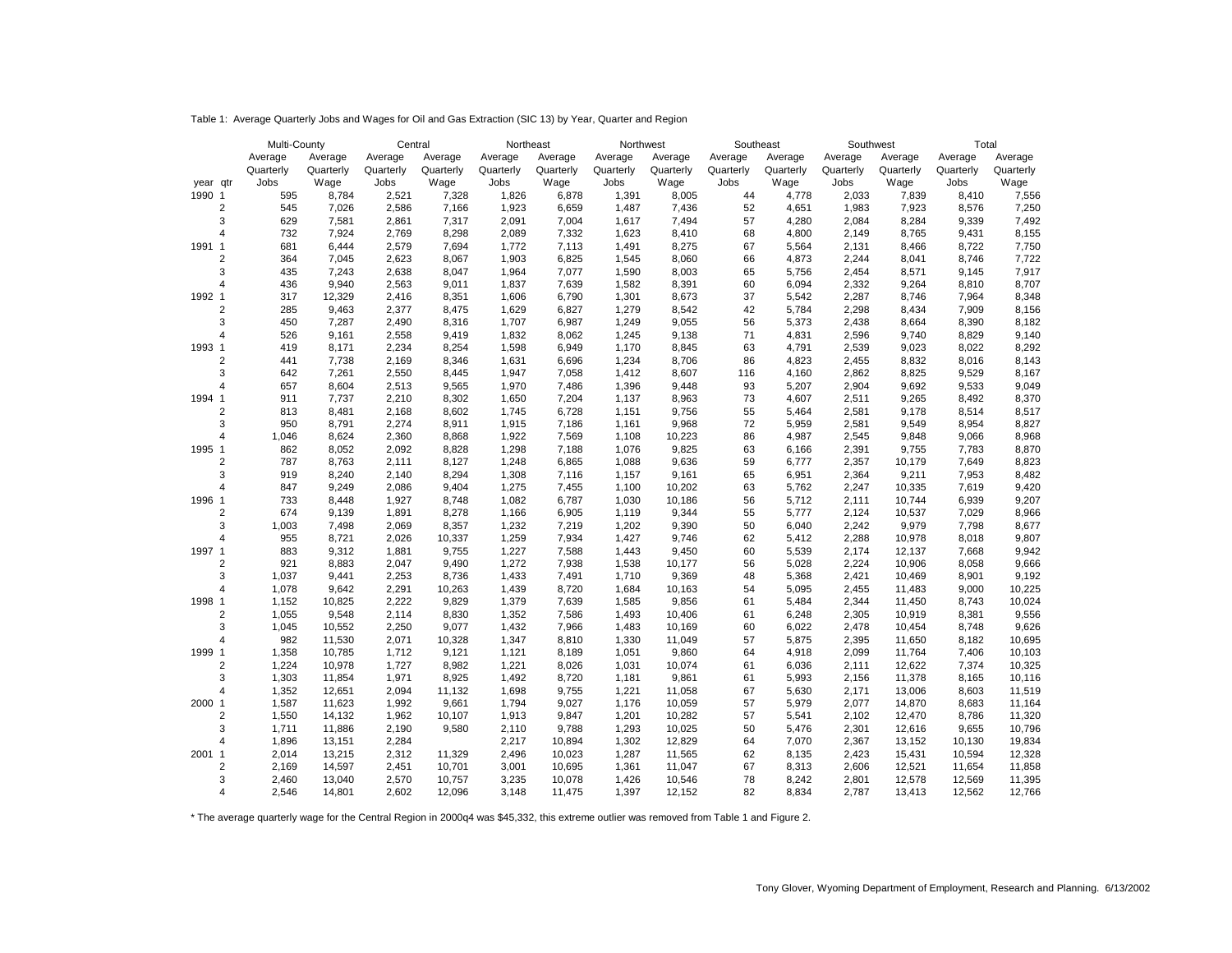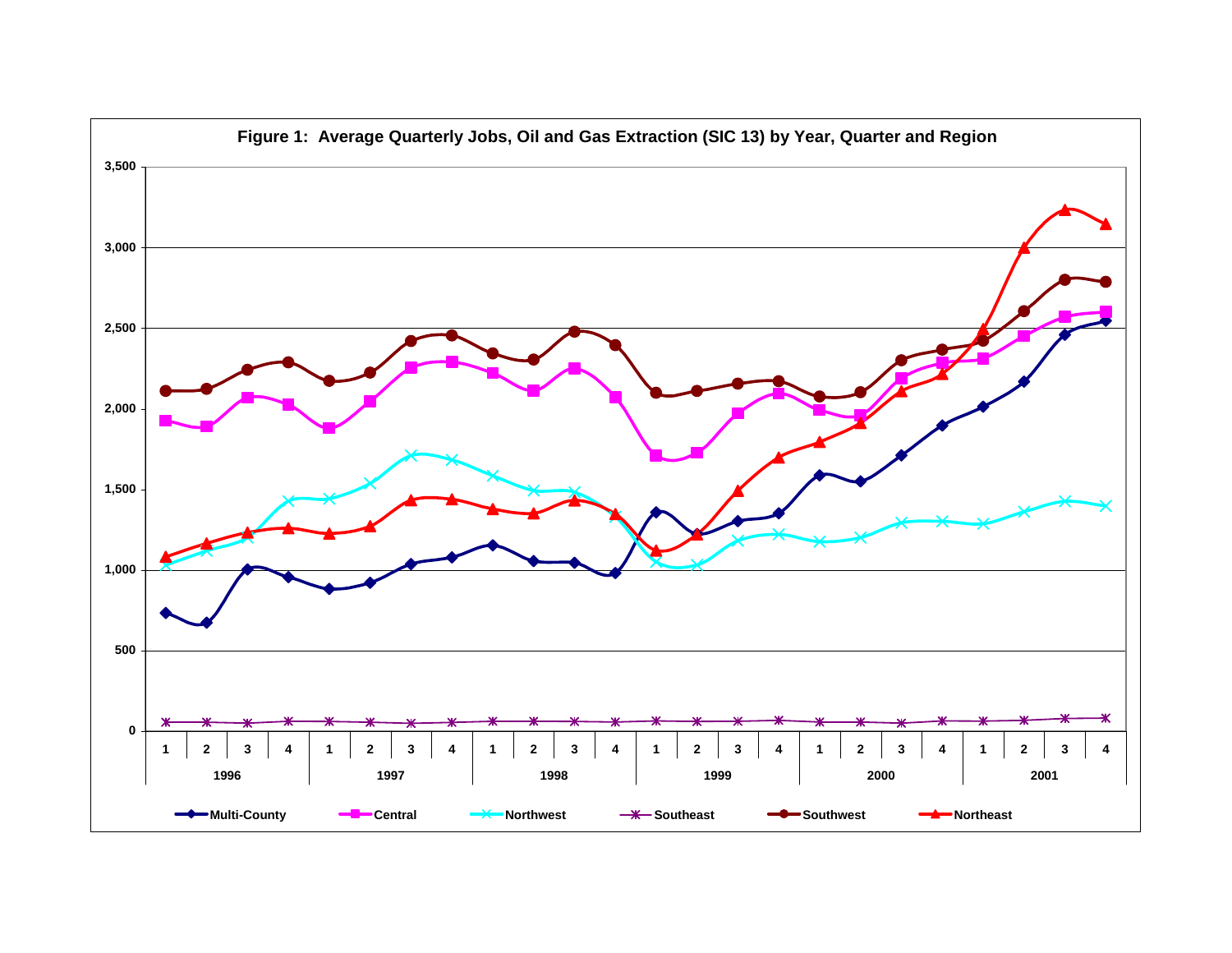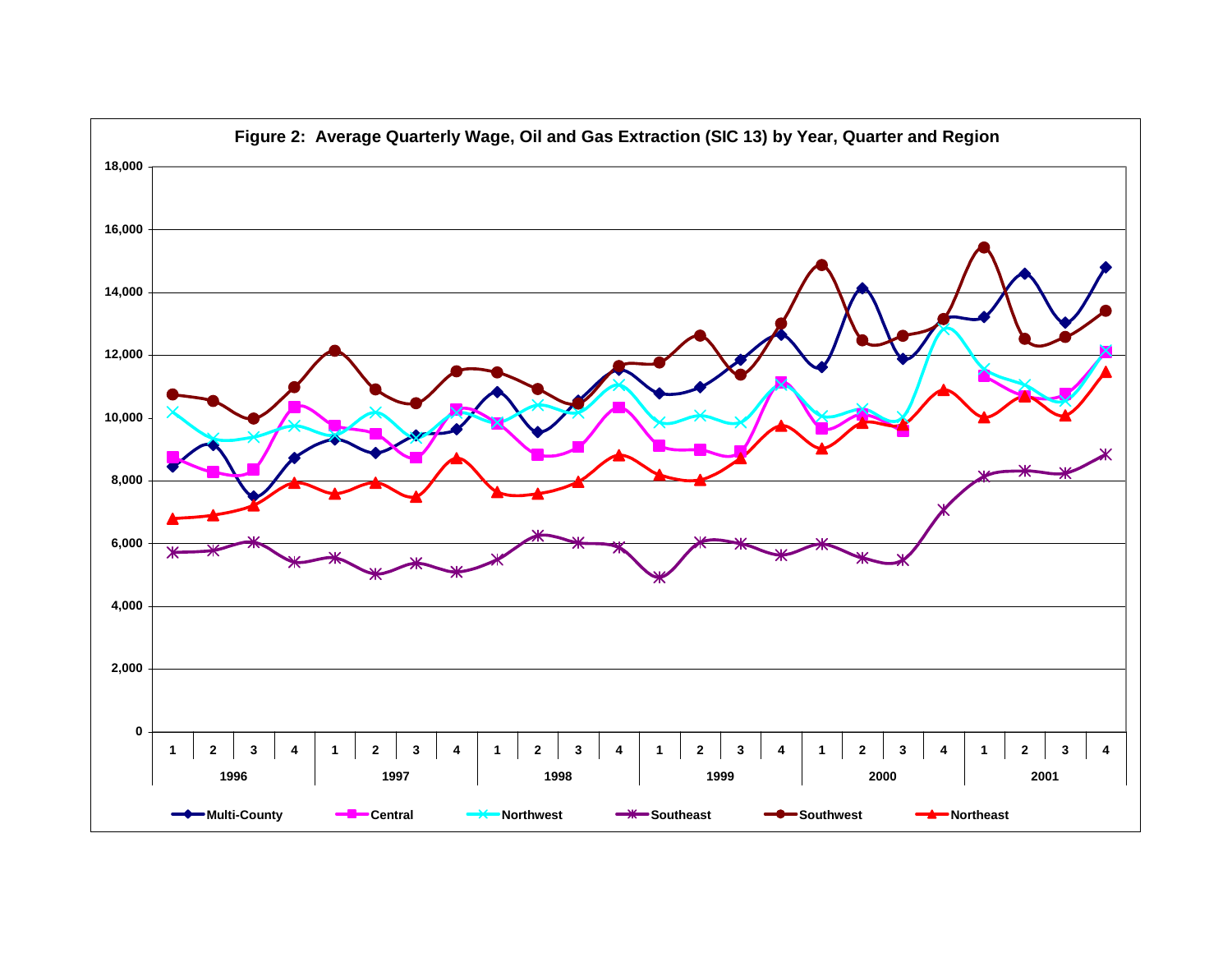|  | Table 2: Percent Distribution of Jobs in Oil and Gas Extraction 1996 versus 2001 by Region |  |  |  |  |  |  |
|--|--------------------------------------------------------------------------------------------|--|--|--|--|--|--|
|--|--------------------------------------------------------------------------------------------|--|--|--|--|--|--|

|      | Multi-County Central |       | Northeast Northwest Southeast Southwest |       |      |       |
|------|----------------------|-------|-----------------------------------------|-------|------|-------|
| 1996 | 11.3%                | 26.6% | 15.9%                                   | 16.0% | በ 7% | 29.4% |
| 2001 | 19.4%                | 21.0% | 25.1%                                   | 11.5% | 0.6% | 22.4% |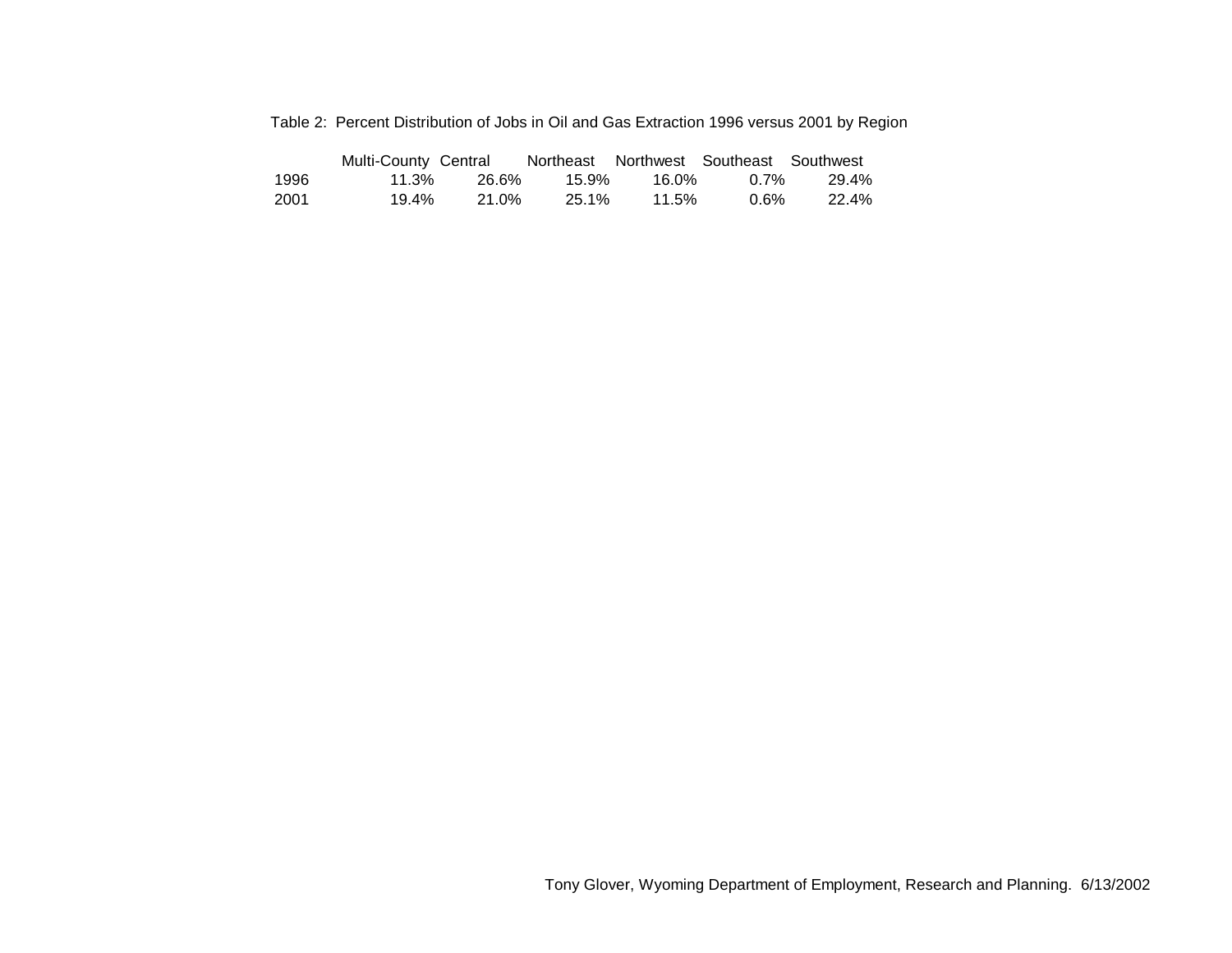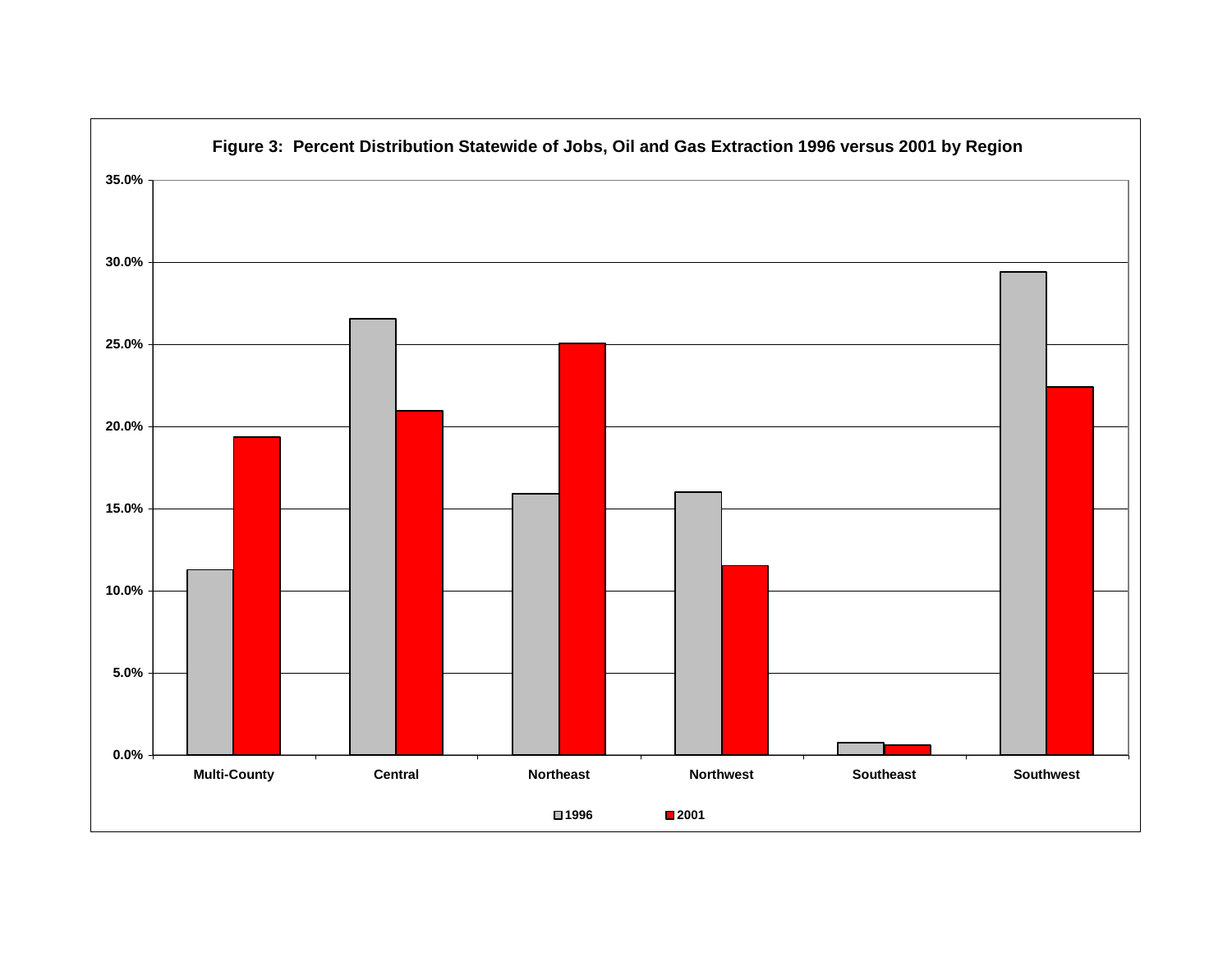## **Exit (Turnover) and Flow Rates, Oil and Gas Extraction by Region 1996 to 2001**

Brief Excerpt from a working paper distributed at the Symposium on LMI Applications of Wage Records for Workforce Development, "Turnover Analyses; Definitions, Process, and Quantification."

Turnover is the general term used to describe the churning that occurs in the labor market. In more specific terms, turnover analysis assigns a category representing an individual's relationship with an employer at a time point (i.e. were they just hired or on their way out). While there are some variations in the collection of Wage Records (WR) from state to state, this database is particularly well suited for tracking individual-employer interactions across time. Knowing an individual received wages from an employer in a year and quarter has value, but only offers a snapshot of the individual's interactions with the employer. By combining several years of quarterly WR data to create a time series, it is possible to assign a value describing the individual-employer interaction relative to the quarters prior and subsequent.

**……………**

For a full documentation of the data used for this section refer to the following Internet link. http://lmi.state.wy.us/staff/Turnover.pdf

Table 3 and Figures 4, 5 and 6 apply the methodology described in the above citation to the Oil and Gas Extraction Industry by region.

Figures 4 and 5 show the exit rates (number of individuals leaving an employer in the quarter divided by all employment activity, see above documentation) by region in SIC 13 and display the expected seasonal patterns. The Multi-County and Southeast regions in general display the highest exit rates. However, referring to Table 1 the Southeast region has a low number of jobs in SIC 13 which inflates the turnover rate in comparison to the other regions. Further, the Multi-County region represents employers that operated establishments in more than one county but chose not to break out employment by county. For example, a drilling company based in Natrona County that does spot drilling in Campbell, but not enough to designate an individual unit to that county.

Figure 6 shows that although the exit rate (turnover) across regions fluctuates between 15 and 35 percent throughout analysis period, beginning in 1999Q1 a few regions (Northeast and Central) experience 6 consecutive quarters of positive flow rates. This means that there were more individuals entering (hires) than exiting employment.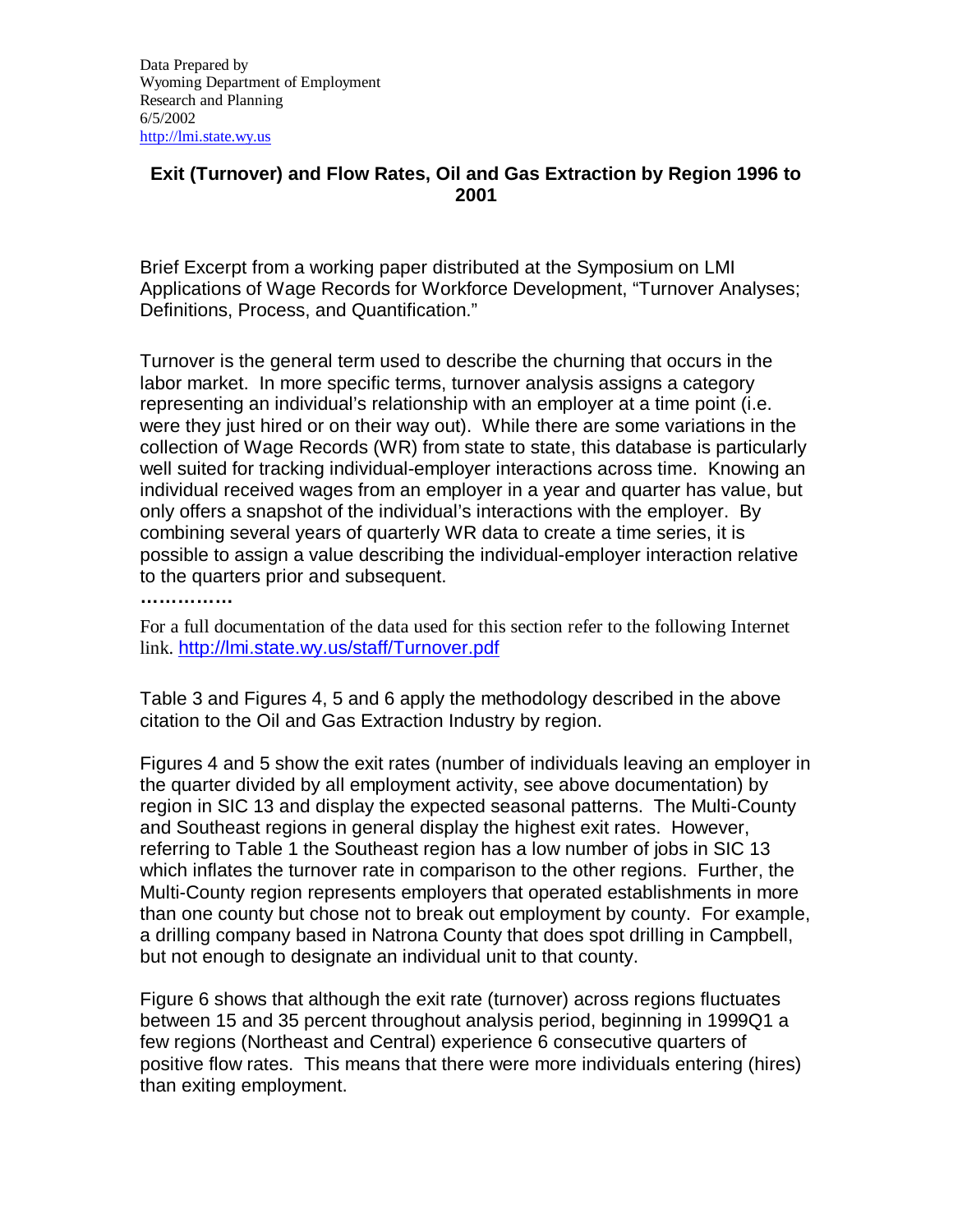Table 3: Exit and Flow Rate, Oil and Gas Extraction (SIC 13) by Year, Quarter and Region

|      |     |       | Central  |       | Northeast |       | Northwest |       | Southeast                                                                                                                                             |       | Southwest |       | Multi-County | Total |          |  |
|------|-----|-------|----------|-------|-----------|-------|-----------|-------|-------------------------------------------------------------------------------------------------------------------------------------------------------|-------|-----------|-------|--------------|-------|----------|--|
| vear | atr |       |          |       |           |       |           |       | Exit Rate Flow Rate Exit Rate Flow Rate Exit Rate Flow Rate Exit Rate Flow Rate Exit Rate Flow Rate Flow Rate Exit Rate Flow Rate Flow Rate Flow Rate |       |           |       |              |       |          |  |
| 1996 |     | 19.1% | $-3.7%$  | 22.9% | $-3.5%$   | 15.7% | $-3.3%$   | 31.9% | $-6.2%$                                                                                                                                               | 17.9% | $-5.0\%$  | 48.3% | $-10.8\%$    | 21.4% | $-4.6%$  |  |
| 1996 | 2   | 16.4% | 5.1%     | 24.9% | 7.1%      | 19.1% | 7.1%      | 47.9% | $-11.1%$                                                                                                                                              | 19.7% | 1.4%      | 28.5% | 2.3%         | 20.6% | 4.4%     |  |
| 1996 | 3   | 20.1% | 6.3%     | 26.7% | 1.5%      | 22.1% | 4.8%      | 35.1% | 9.9%                                                                                                                                                  | 20.2% | 0.6%      | 31.8% | 15.3%        | 22.6% | 4.4%     |  |
| 1996 | 4   | 26.8% | $-4.6%$  | 29.3% | 0.4%      | 28.9% | $-2.6%$   | 33.6% | 10.0%                                                                                                                                                 | 33.7% | -7.9%     | 49.7% | $-8.3%$      | 31.3% | $-4.4%$  |  |
| 1996 |     | 20.1% | $0.0\%$  | 26.5% | 2.9%      | 36.5% | $-15.8%$  | 46.2% | $-13.2%$                                                                                                                                              | 19.6% | 3.7%      | 35.2% | $-5.9\%$     | 25.6% | $-2.1%$  |  |
| 1997 | 2   | 18.9% | 4.9%     | 22.5% | 8.1%      | 22.9% | 8.9%      | 41.3% | 2.2%                                                                                                                                                  | 25.4% | $-2.4%$   | 34.8% | 1.1%         | 23.2% | 4.1%     |  |
| 1997 | 3   | 22.0% | 6.8%     | 26.8% | 2.2%      | 27.2% | 19.4%     | 36.7% | 11.9%                                                                                                                                                 | 23.3% | 11.1%     | 38.7% | 17.8%        | 25.6% | 10.6%    |  |
| 1997 | 4   | 27.7% | $-4.1%$  | 35.0% | $-9.4%$   | 26.7% | $-3.1%$   | 39.3% | 7.1%                                                                                                                                                  | 20.7% | 4.6%      | 36.7% | 0.4%         | 27.7% | $-2.2%$  |  |
| 1996 |     | 25.1% | $-2.7%$  | 26.6% | 0.9%      | 22.3% | 3.8%      | 34.0% | 5.8%                                                                                                                                                  | 20.8% | 0.9%      | 42.3% | -14.6%       | 24.7% | $-0.4%$  |  |
| 1998 | 2   | 21.6% | 0.2%     | 23.2% | 1.8%      | 20.0% | $-4.2%$   | 36.3% | $-1.8%$                                                                                                                                               | 16.6% | 1.3%      | 37.9% | $-9.6%$      | 21.1% | $-0.6%$  |  |
| 1998 | 3   | 23.0% | $-0.7%$  | 23.9% | $-0.8%$   | 23.4% | $-3.9%$   | 36.0% | $-1.0%$                                                                                                                                               | 18.8% | 2.7%      | 37.0% | 8.5%         | 22.9% | 0.1%     |  |
| 1998 | 4   | 29.4% | $-12.7%$ | 35.5% | $-15.1%$  | 27.6% | $-10.7%$  | 50.5% | $-22.7%$                                                                                                                                              | 26.0% | $-9.3%$   | 51.8% | -6.9%        | 30.8% | $-11.4%$ |  |
| 1999 |     | 27.3% | $-12.7%$ | 26.5% | $-2.6%$   | 26.6% | $-11.6%$  | 42.3% | 10.3%                                                                                                                                                 | 21.5% | $-2.8%$   | 43.4% | $-10.7\%$    | 26.2% | $-7.2%$  |  |
| 1999 | 2   | 17.5% | 6.8%     | 20.8% | 13.7%     | 17.1% | 4.5%      | 28.9% | 3.6%                                                                                                                                                  | 19.5% | $-0.5%$   | 21.5% | 25.9%        | 19.0% | 6.5%     |  |
| 1999 | 3   | 18.5% | 12.9%    | 27.3% | 9.9%      | 20.3% | 13.0%     | 28.4% | 11.6%                                                                                                                                                 | 18.5% | 6.6%      | 30.3% | 16.5%        | 21.6% | 10.8%    |  |
| 1999 | 4   | 25.1% | 2.2%     | 30.2% | 6.7%      | 25.0% | 0.0%      | 46.8% | $0.0\%$                                                                                                                                               | 20.4% | 0.4%      | 38.0% | $-7.1\%$     | 26.1% | 1.6%     |  |
| 2000 |     | 21.9% | 1.9%     | 30.0% | 2.3%      | 17.5% | 1.4%      | 31.3% | 8.3%                                                                                                                                                  | 21.8% | $-1.1%$   | 34.4% | $-9.4%$      | 23.8% | 0.5%     |  |
| 2000 | 2   | 19.1% | 1.5%     | 25.0% | 5.4%      | 16.7% | 3.3%      | 40.0% | 2.7%                                                                                                                                                  | 16.5% | 2.0%      | 22.1% | 10.6%        | 19.8% | 3.4%     |  |
| 2000 | 3   | 20.1% | 6.2%     | 29.0% | 4.9%      | 18.9% | 2.5%      | 36.2% | 8.6%                                                                                                                                                  | 20.7% | 7.6%      | 27.9% | 10.6%        | 22.8% | 6.0%     |  |
| 2000 | 4   | 27.1% | $-2.8%$  | 32.9% | $-2.4%$   | 23.8% | 1.8%      | 37.8% | 11.8%                                                                                                                                                 | 30.8% | $-9.2%$   | 41.8% | $-5.3%$      | 30.0% | $-3.7%$  |  |
| 2001 |     | 23.0% | $-0.4%$  | 28.7% | 2.6%      | 24.1% | $-2.5%$   | 29.6% | 30.0%                                                                                                                                                 | 28.4% | $-3.8%$   | 43.3% | 18.3%        | 28.1% | 1.7%     |  |
| 2001 | 2   | 20.7% | 4.6%     | 26.3% | 5.7%      | 22.7% | 4.6%      | 30.7% | 15.4%                                                                                                                                                 | 21.7% | 10.7%     | 40.2% | 26.6%        | 25.8% | 10.0%    |  |
| 2001 | 3   | 22.1% | $-6.0%$  | 30.8% | $-9.4%$   | 23.5% | $-6.1%$   | 34.7% | $-17.1%$                                                                                                                                              | 21.4% | $-5.1%$   | 44.2% | 22.0%        | 30.1% | 1.0%     |  |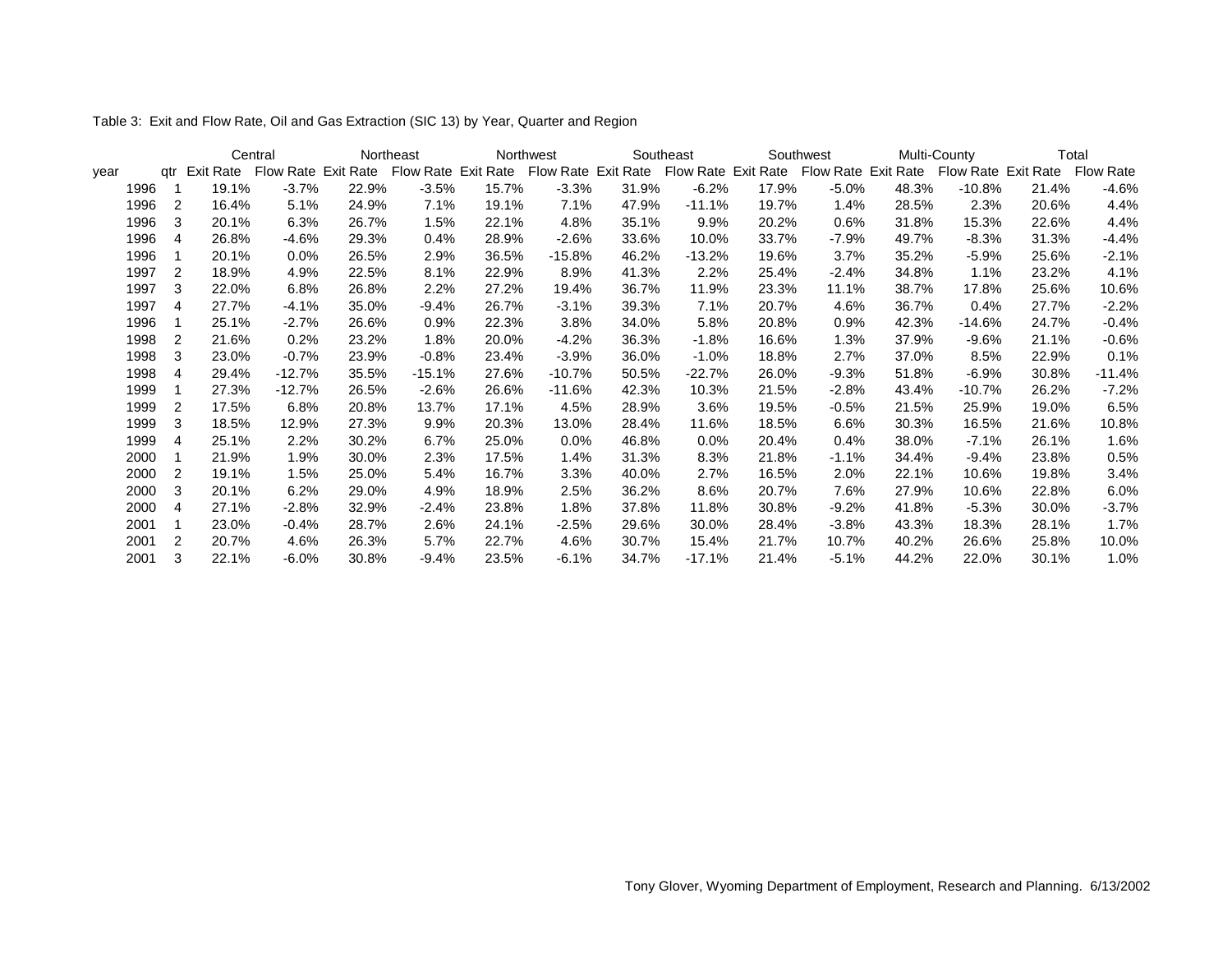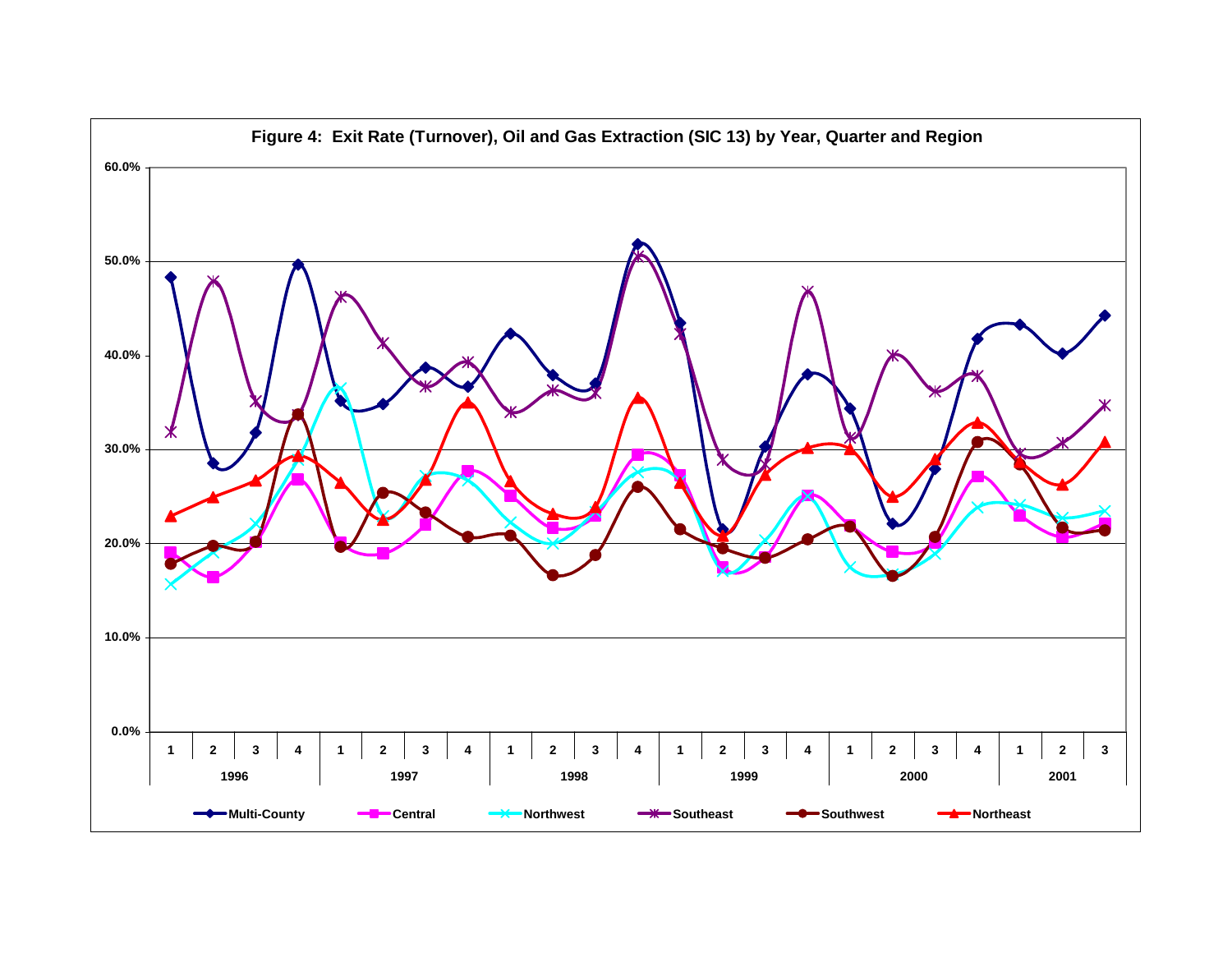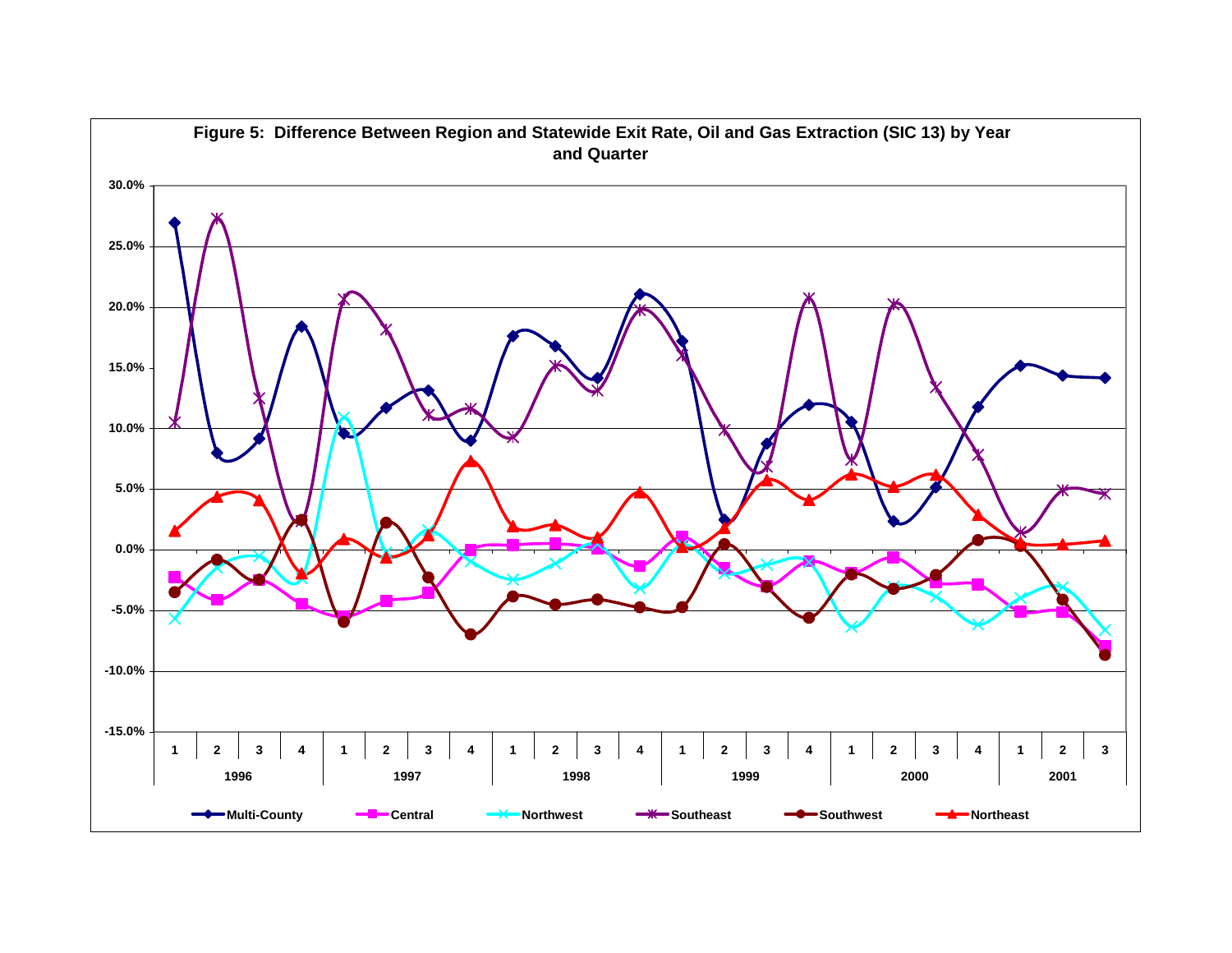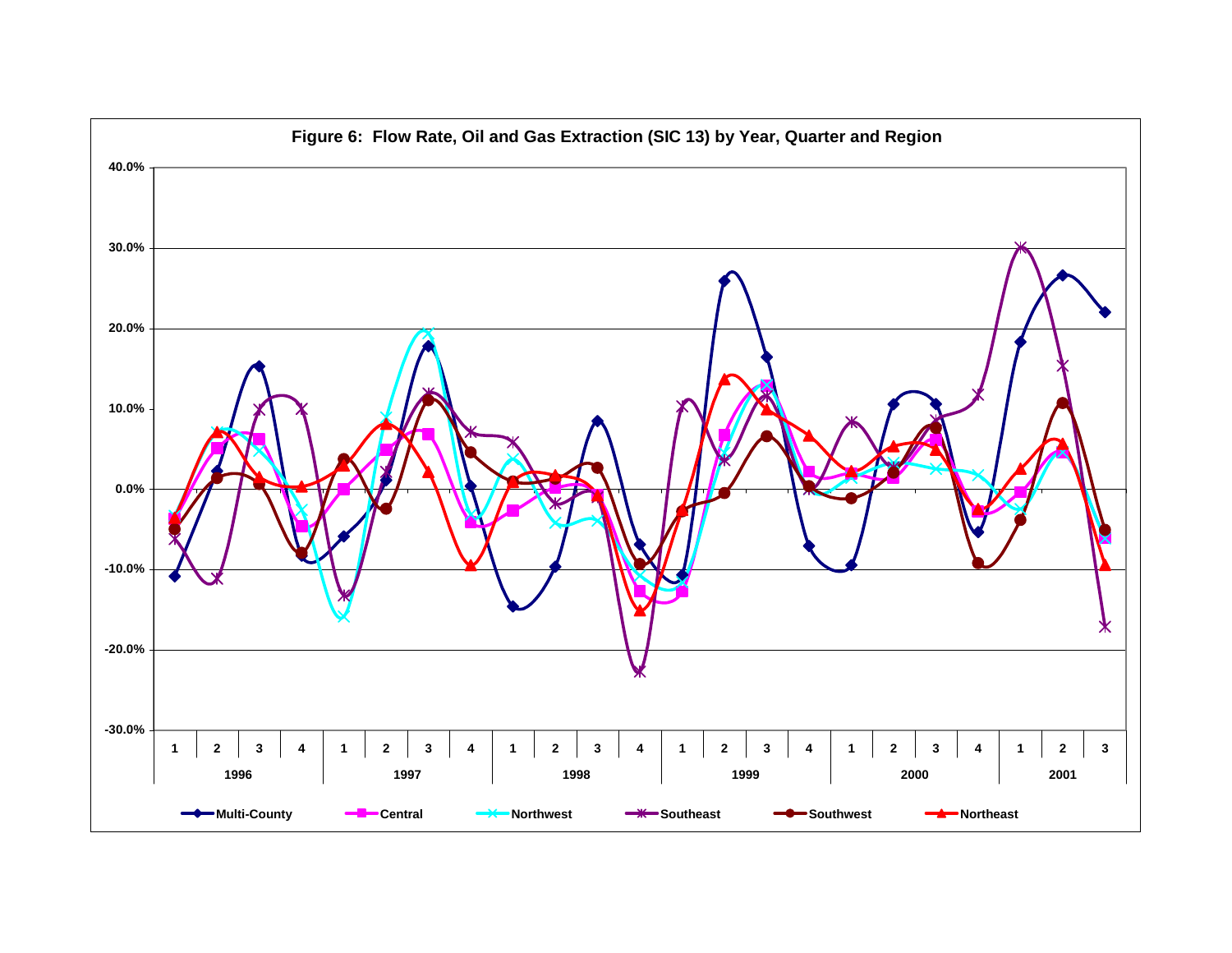## **Typical Education / Experience Level of Jobs in Oil and Gas Extraction and All Industries**

The data presented in this section are a combination of two resources. The first is the "The Matrix: Customized Industrial and Occupational Staffing Patterns & Wages" available on our web site at http://lmi.state.wy.us/staffing/Staffing.htm. Staffing patterns allow us to determine the typical distribution of occupations within a two digit Industry. The second source is provided by the Bureau of Labor Statistics and gives the typical education and experience level of an occupation. A brief excerpt is provided below.

- ? *Education or training categories.* Occupations are classified into one of eleven categories listed below based on analysis of the occupation's most significant source of education or training according to these principles:
	- o An occupation is placed into the category that best describes the education or training needed by most workers to become fully qualified.
	- o Postsecondary awards, if generally needed for entry into the occupation, take precedence over work-related training even though additional skills or experience may be needed for a worker to become fully qualified.
	- o The length of time an average worker generally needs to become fully qualified through a combination of on-the-job training and experience is used to categorize occupations in which a postsecondary award generally is not needed for entry.

## **Postsecondary awards**

*First professional degree.* Completion of the degree usually requires at least 3 years of full-time academic study beyond a bachelor's degree.

*Doctoral degree.* Completion of a Ph.D. or other doctoral degree usually requires at least 3 years of full-time academic study beyond a bachelor's degree.

*Master's degree.* Completion of the degree usually requires 1 or 2 years of full-time academic study beyond a bachelor's degree.

*Bachelor's or higher degree, plus work experience.* Most occupations in this category are management occupations. All require experience in a related non-management position for which a bachelor's or higher degree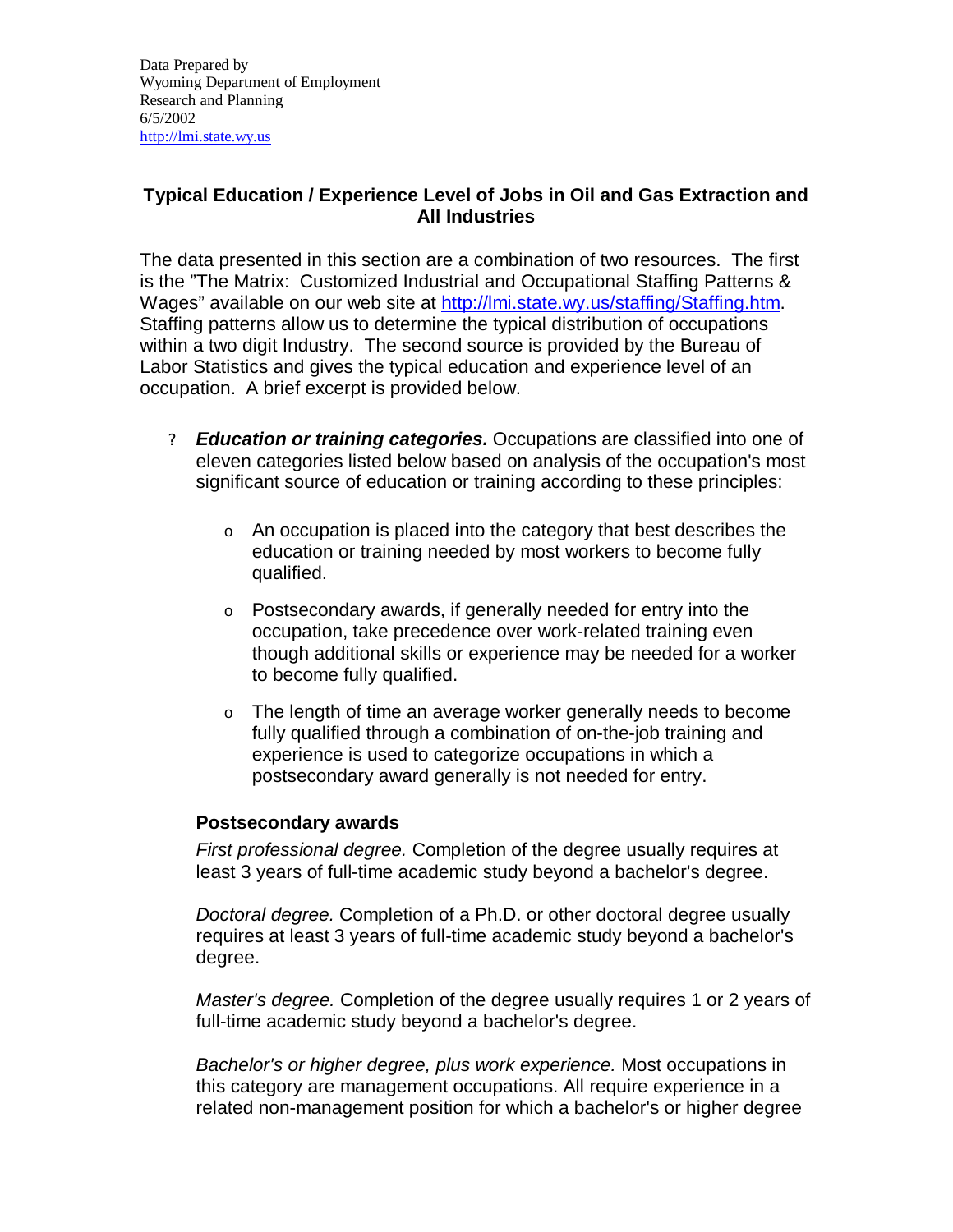is usually required.

*Associate degree.* Completion of the degree usually requires at least 2 years of full-time academic study.

*Postsecondary vocational award.* Some programs last only a few weeks while others may last more that a year. Programs lead to a certificate or other award but not a degree.

### **Work-related training**

*Work experience in a related occupation.* Many occupations requiring work experience are first-line supervisors/managers of service, sales and related, production, or other occupations, or are management occupations.

*Long-term on-the-job training.* More than 12 months of on-the-job training or combined work experience and formal classroom instruction are needed for workers to develop the skills necessary to be fully qualified. This category includes formal and informal apprenticeships that may last up to 5 years. Long-term on-the-job training also includes intensive occupation-specific, employer-sponsored programs that workers must successfully complete. These include fire and police academies and schools for air traffic controllers and flight attendants. In other occupations— insurance sales and securities sales, for example— trainees take formal courses, often provided on the job site, to prepare for the required licensing exams. Individuals undergoing training generally are considered to be employed in the occupation. Also included in this category is the development of a natural ability— such as that possessed by musicians, athletes, actors, and other entertainers— that must be cultivated over several years, frequently in a nonwork setting.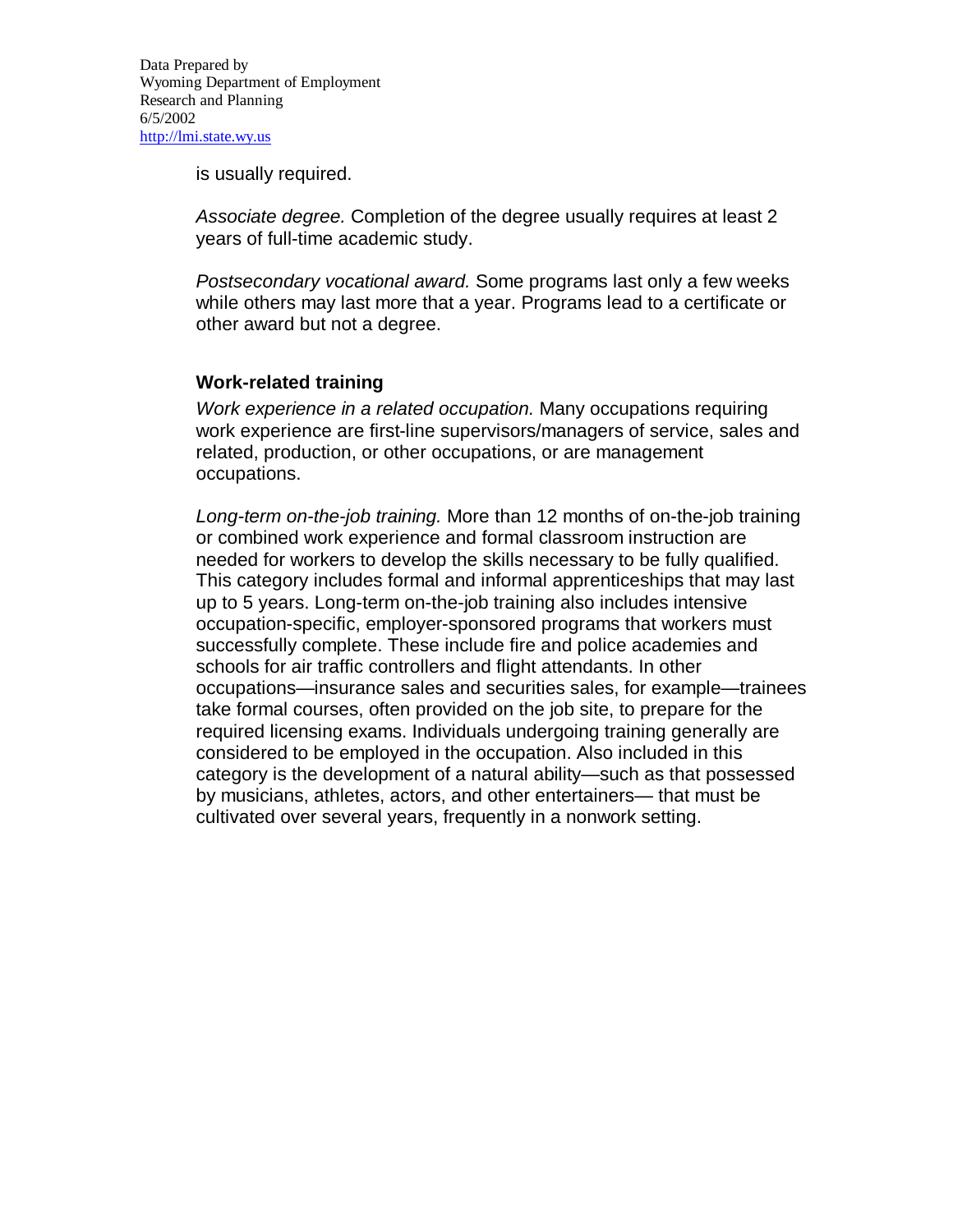*Moderate-term on-the-job training.* Skills needed to be fully qualified can be acquired during 1 to 12 months of combined on-the-job experience and informal training.

*Short-term on-the-job training.* Skills needed to be fully qualified can be acquired during a short demonstration of job duties or during 1 month or less of on-the-job experience or instruction.

**………**

For a full documentation of the data used for this section refer to the following Internet link. http://stats.bls.gov/asp/oep/noeted/empnumb.asp

### Description of Tables and Figure

Table 4 and figure 5: The majority of the occupations within Oil and Gas Extraction require Moderate Term on-the-job training. Relatively few jobs (less than 10 percent) require any post-secondary education. However, a review of Table 4 demonstrates that those with Moderate Term OJT in Oil and Gas typically earn a higher average annual wage than those (with all industries included) with Postsecondary vocational / Associates Degree and are actually closer in earnings to those with Bachelor's degrees or above.

Table 5: Shows the top 5 occupations within the specified education level of Oil and Gas Extraction.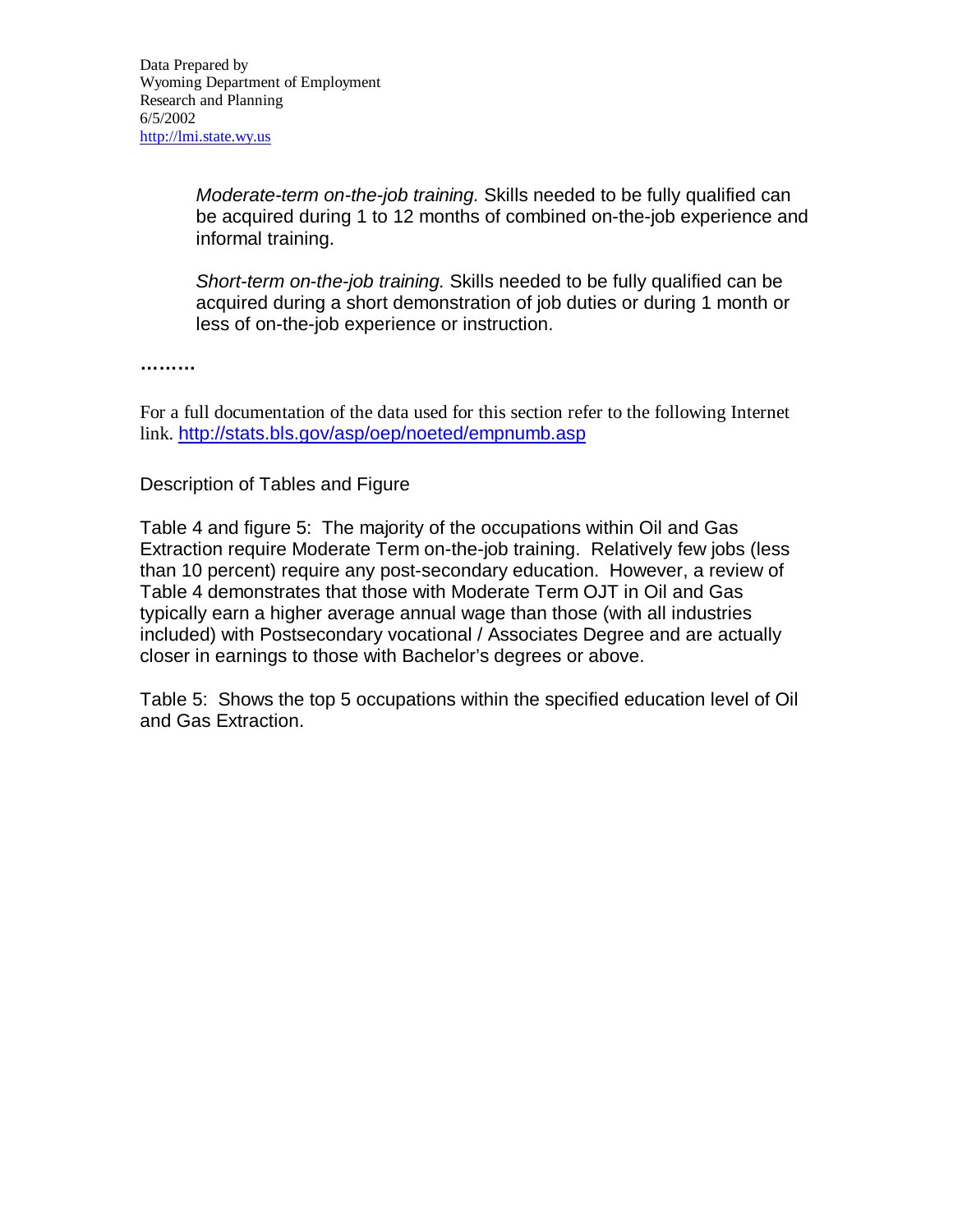Table 4: Percent Distribution by Typical Education / Experience Level in Wyoming for All Industries versus Oil and Gas Extraction (SIC

|                                                  |                                 | Average                       | Average Annual<br>Wage Wyoming |  |  |  |  |  |  |  |  |  |
|--------------------------------------------------|---------------------------------|-------------------------------|--------------------------------|--|--|--|--|--|--|--|--|--|
| <b>Typical Education / Experience Level</b>      | Percent of Employment           | Annual Wage<br><b>US 1998</b> | 1998                           |  |  |  |  |  |  |  |  |  |
| <b>All Industries</b>                            |                                 |                               |                                |  |  |  |  |  |  |  |  |  |
| Short-term on-the-job-training                   | 42.1%                           | 18,435                        | 16,870                         |  |  |  |  |  |  |  |  |  |
| Moderate-term on-the-job training                | 15.3%                           | 27,449                        | 24,763                         |  |  |  |  |  |  |  |  |  |
| Long-term on-the-job training                    | 10.5%                           | 29,368                        | 29,235                         |  |  |  |  |  |  |  |  |  |
| Work experience in a related occupation          | 7.2%                            | 35,725                        | 32,617                         |  |  |  |  |  |  |  |  |  |
| Postsecondary vocational / Associates Degree     | 6.0%                            | 34,324                        | 28,547                         |  |  |  |  |  |  |  |  |  |
| Bachelor's degree / Masters / PhD / Professional | 18.9%                           | 48,194                        | 39,387                         |  |  |  |  |  |  |  |  |  |
|                                                  | Oil and Gas Extraction (SIC 13) |                               |                                |  |  |  |  |  |  |  |  |  |
| Short-term on-the-job-training                   | 14.8%                           | 22,068                        | 24,722                         |  |  |  |  |  |  |  |  |  |
| Moderate-term on-the-job training                | 44.3%                           | 30,230                        | 32,775                         |  |  |  |  |  |  |  |  |  |
| Long-term on-the-job training                    | 14.1%                           | 34,048                        | 36,347                         |  |  |  |  |  |  |  |  |  |
| Work experience in a related occupation          | 14.8%                           | 40,446                        | 40,474                         |  |  |  |  |  |  |  |  |  |
| Postsecondary Vocational / Associates Degree     | 2.4%                            | 39,391                        | 34,079                         |  |  |  |  |  |  |  |  |  |
| Bachelor's degree / Masters / PhD / Professional | 9.5%                            | 57,208                        | 47,282                         |  |  |  |  |  |  |  |  |  |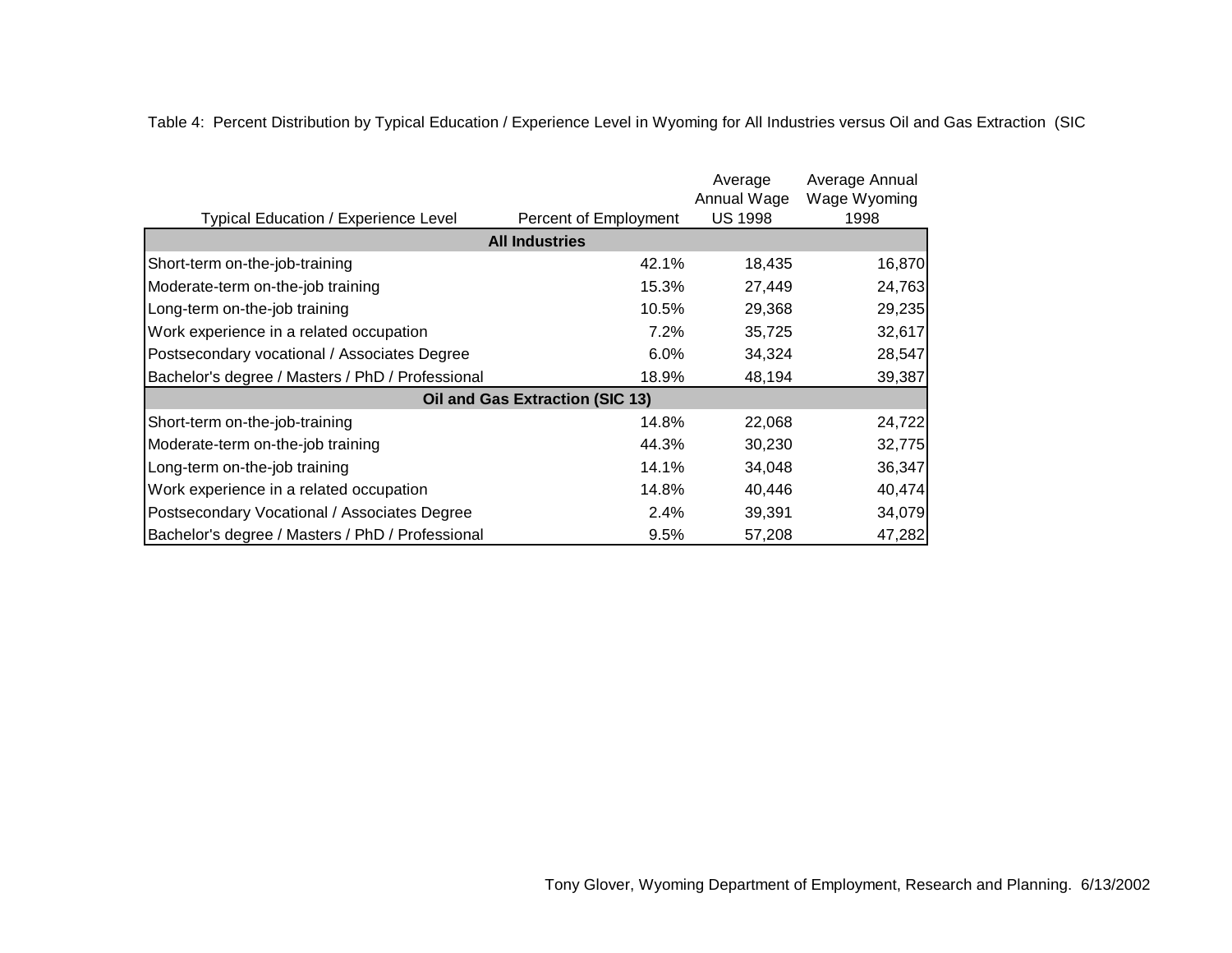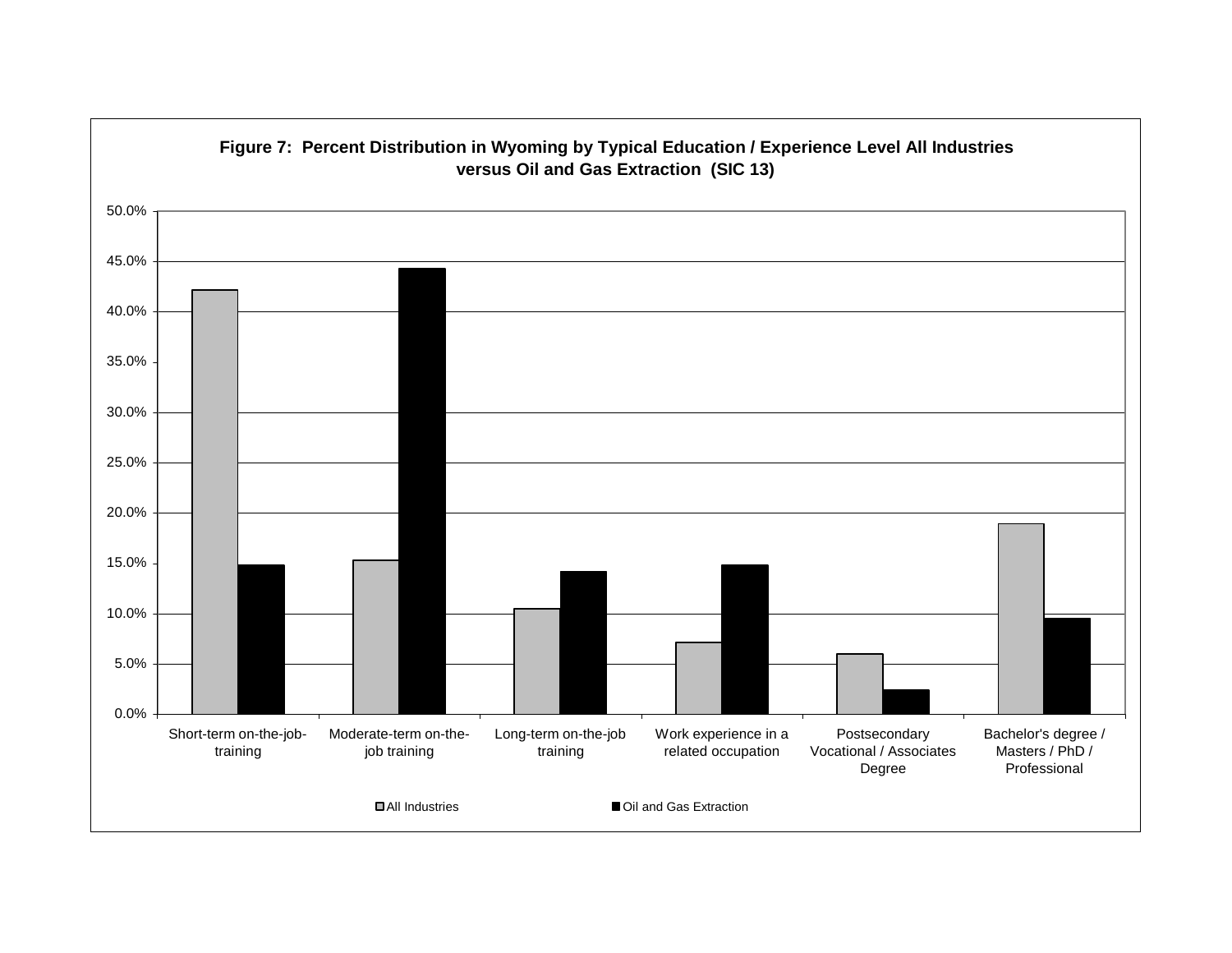Table 5: Top 5 Occupations Employment within Typical Education / Experience Level in the Oil and Gas Extraction Industry

|                                   |                                                                                                                        | Percent of    | Average        | Average      |
|-----------------------------------|------------------------------------------------------------------------------------------------------------------------|---------------|----------------|--------------|
| Typical Education /               |                                                                                                                        | <b>SIC 13</b> | Annual Wage    | Annual Wage  |
| <b>Experience Level</b>           | Occupational Title                                                                                                     | Employment    | <b>US 1998</b> | Wyoming 1998 |
|                                   | Roustabouts                                                                                                            | 10.8%         | 21,630         | 26,200       |
| Short-term on-the-                | <b>General Office Clerks</b>                                                                                           | 1.8%          | 20,920         | 18,000       |
| job-training                      | Truck Drivers, Heavy Or Tractor-trailer                                                                                | 0.9%          | 29,290         | 26,500       |
|                                   | Other Helpers, Laborers, And Material Movers, Hand                                                                     | 0.5%          | 20,070         | 17,660       |
|                                   | <b>Industrial Truck And Tractor Operators</b>                                                                          | 0.4%          | 25,130         | 29,330       |
|                                   | All Other Extractive Workers, Except Helpers                                                                           | 16.4%         | 31,310         | 34,210       |
| Moderate-term on-                 | Rotary Drill Operators, Oil And Gas Extraction                                                                         | 5.5%          | 36,560         | 50,150       |
| the-job training                  | Service Unit Operators                                                                                                 | 5.3%          | 24,840         | 24,650       |
|                                   | <b>Wellhead Pumpers</b>                                                                                                | 3.9%          | 32,880         | 32,830       |
|                                   | Secretaries, Except Legal And Medical                                                                                  | 1.3%          | 24,670         | 19,440       |
|                                   | <b>Gas Plant Operators</b>                                                                                             | 6.1%          | 40,160         | 41,600       |
|                                   | <b>Machinery Maintenance Mechanics</b>                                                                                 | 1.8%          | 32,630         | 33,490       |
| Long-term on-the-<br>job training | All Other Precision Workers                                                                                            | 1.5%          | 25,570         | 24,060       |
|                                   | <b>Welders And Cutters</b>                                                                                             | 1.1%          | 27,420         | 31,280       |
|                                   | Maintenance Repairers, General Utility                                                                                 | 1.0%          | 25,200         | 25,980       |
|                                   | First-line Supervisors And Managers/supervisors - Construction Trades And Extractive Workers                           | 8.1%          | 42,310         | 41,850       |
| Work experience in                | First-line Supervisors And Managers/supervisors - Sales And Related Workers                                            | 1.6%          | 35,990         | 28,300       |
| a related occupation              | All Other First-line Supervisors And Managers/supervisors - Production, Construction, Maintenance, And Related Workers | 1.6%          | 39,010         | 48,980       |
|                                   | First-line Supervisors And Managers/supervisors - Clerical And Administrative Support Workers                          | 1.1%          | 33,990         | 27,960       |
|                                   | Mining, Quarrying, And Oil And Gas Well Drilling Managers                                                              | 0.9%          | 63,020         | 66,810       |
|                                   | Petroleum Technicians And Technologists                                                                                | 1.5%          | 41,860         | 36,720       |
| Postsecondary                     | All Other Engineering And Related Technicians And Technologists                                                        | 0.2%          | 39,840         | 36,610       |
| vocational /                      | <b>Drafters</b>                                                                                                        | 0.2%          | 34,540         | 28,140       |
| Associates Degree                 | Electrical And Electronic Engineering Technicians And Technologists                                                    | 0.2%          | 38,110         | 28,220       |
|                                   | All Other Health Professionals, Paraprofessionals, And Technicians                                                     | 0.2%          | 32,040         | 26,100       |
|                                   | <b>General Managers And Top Executives</b>                                                                             | 2.7%          | 62,570         | 45,600       |
| Bachelor's degree /               | <b>Petroleum Engineers</b>                                                                                             | 1.8%          | 70,090         | 63,430       |
| Masters / PhD /                   | All Other Management Support Workers                                                                                   | 1.0%          | 41,180         | 33,880       |
| Professional                      | <b>Accountants And Auditors</b>                                                                                        | 0.9%          | 41,880         | 35,810       |
|                                   | All Other Managers And Administrators                                                                                  | 0.7%          | 53,130         | 43,440       |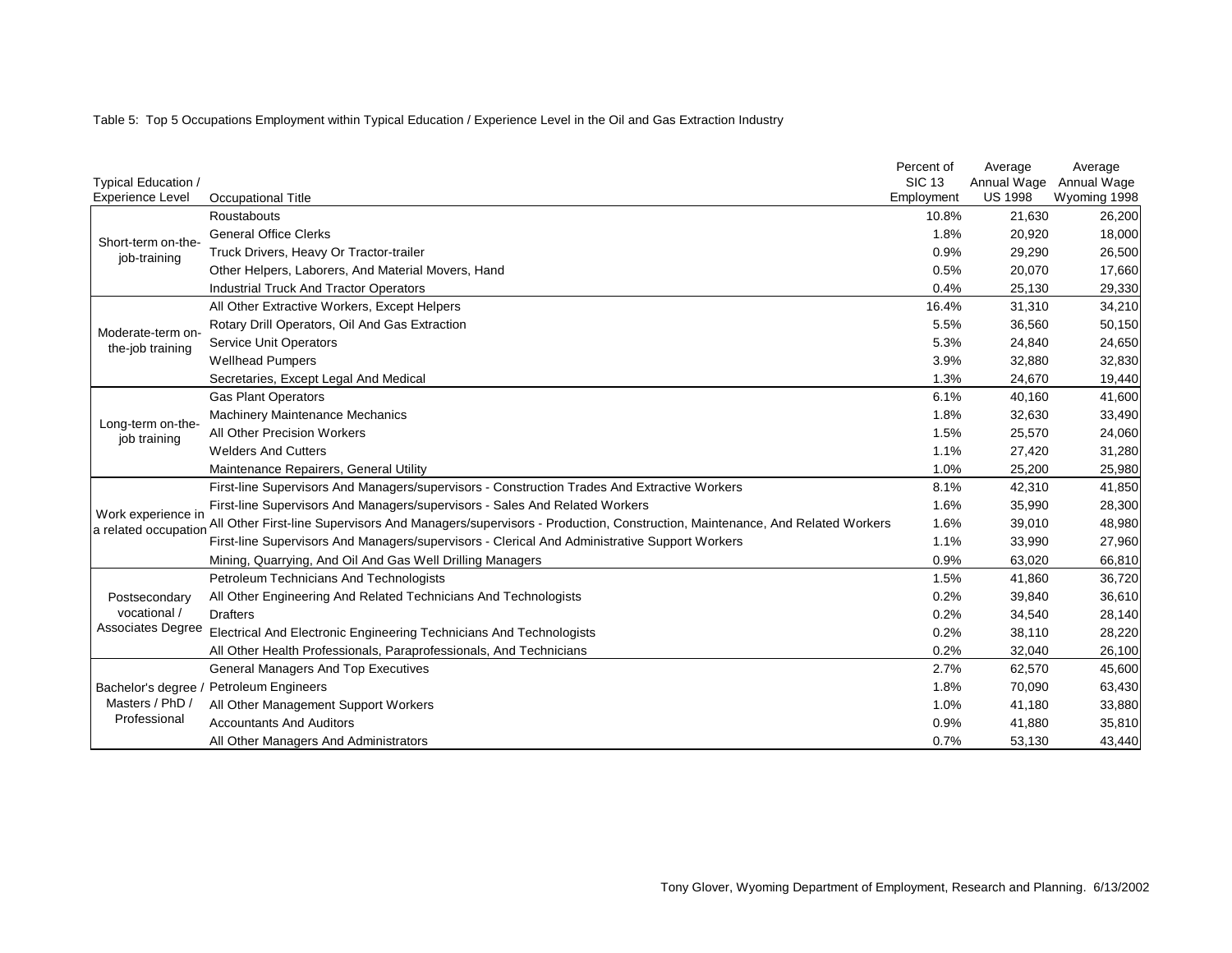### **Future Research Pending Publication in Wyoming Labor Force Trends, Summer 2002**

The methodology and data provided in this section are currently under development but will soon be published in "Wyoming's Labor Force Trends". The following Internet link points to a listing of Trends issues and contents.

http://lmi.state.wy.us/backiss.htm

Table 6 and Figures 8 and 9 take advantage of R&P's interstate wage records agreements in an attempt to identify the source of the labor for an expanding Oil and Gas industry.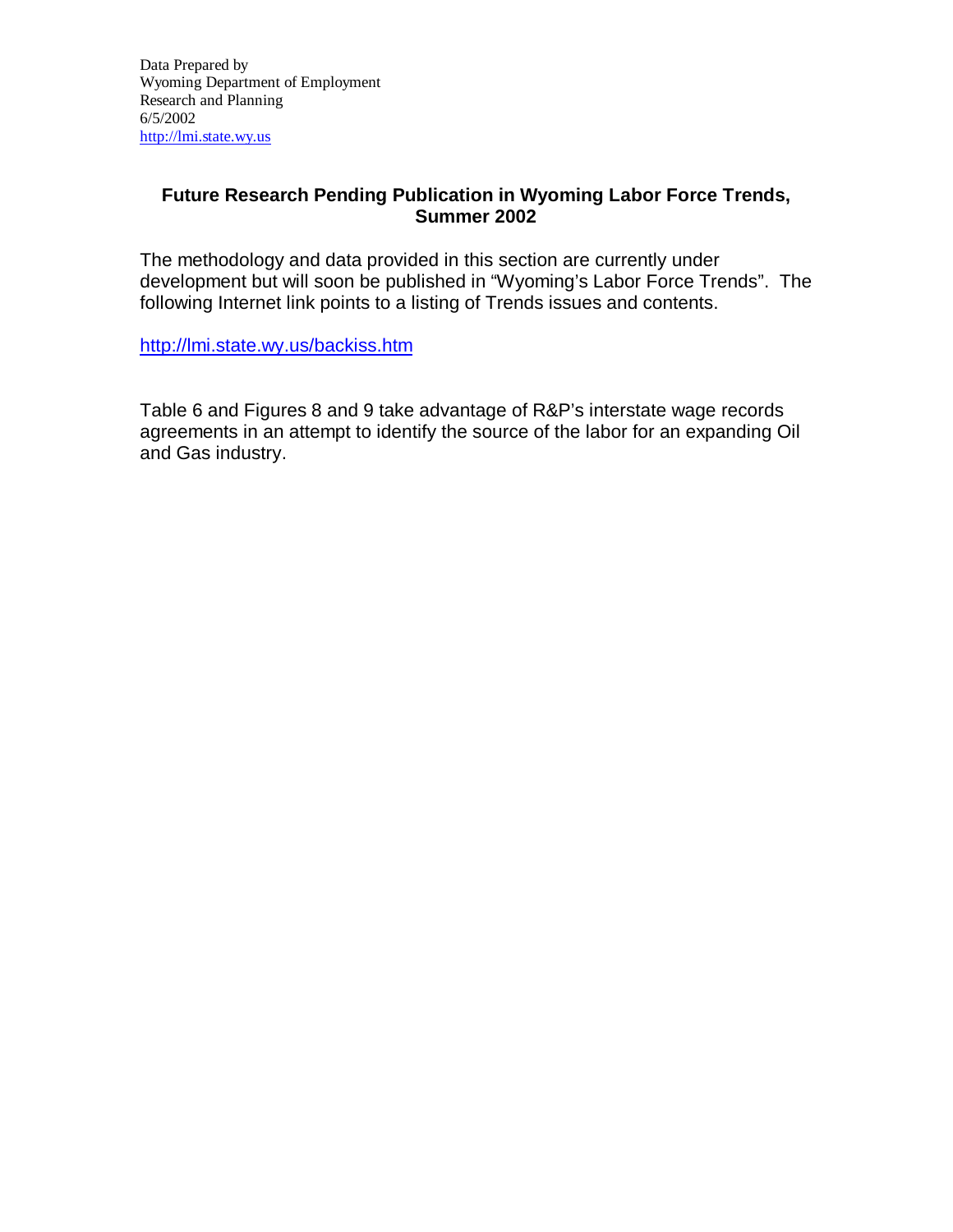Table 6: Number and Average Quarterly Wage of Individuals Transitioning from 1999 to 2000 from Another Industry or State to Wyoming's Oil and Gas Extraction Industry by State of Origin

|           |       |        | State of Origin Number Percent Average Quarterly Wage |
|-----------|-------|--------|-------------------------------------------------------|
| CO        | 242   | 4.7%   | 7,291                                                 |
| ID        | 40    | 0.8%   | 6,836                                                 |
| <b>NE</b> | 38    | 0.7%   | 5,941                                                 |
| ΝM        | 36    | 0.7%   | 7,903                                                 |
| <b>SD</b> | 106   | 2.1%   | 7,090                                                 |
| <b>TX</b> | 179   | 3.5%   | 10,522                                                |
| UT        | 189   | 3.7%   | 7,609                                                 |
| <b>WY</b> | 2,262 | 43.9%  | 6,379                                                 |
| Unknown   | 2,057 | 39.9%  | 6,005                                                 |
| Total     | 5.149 | 100.0% | 6,487                                                 |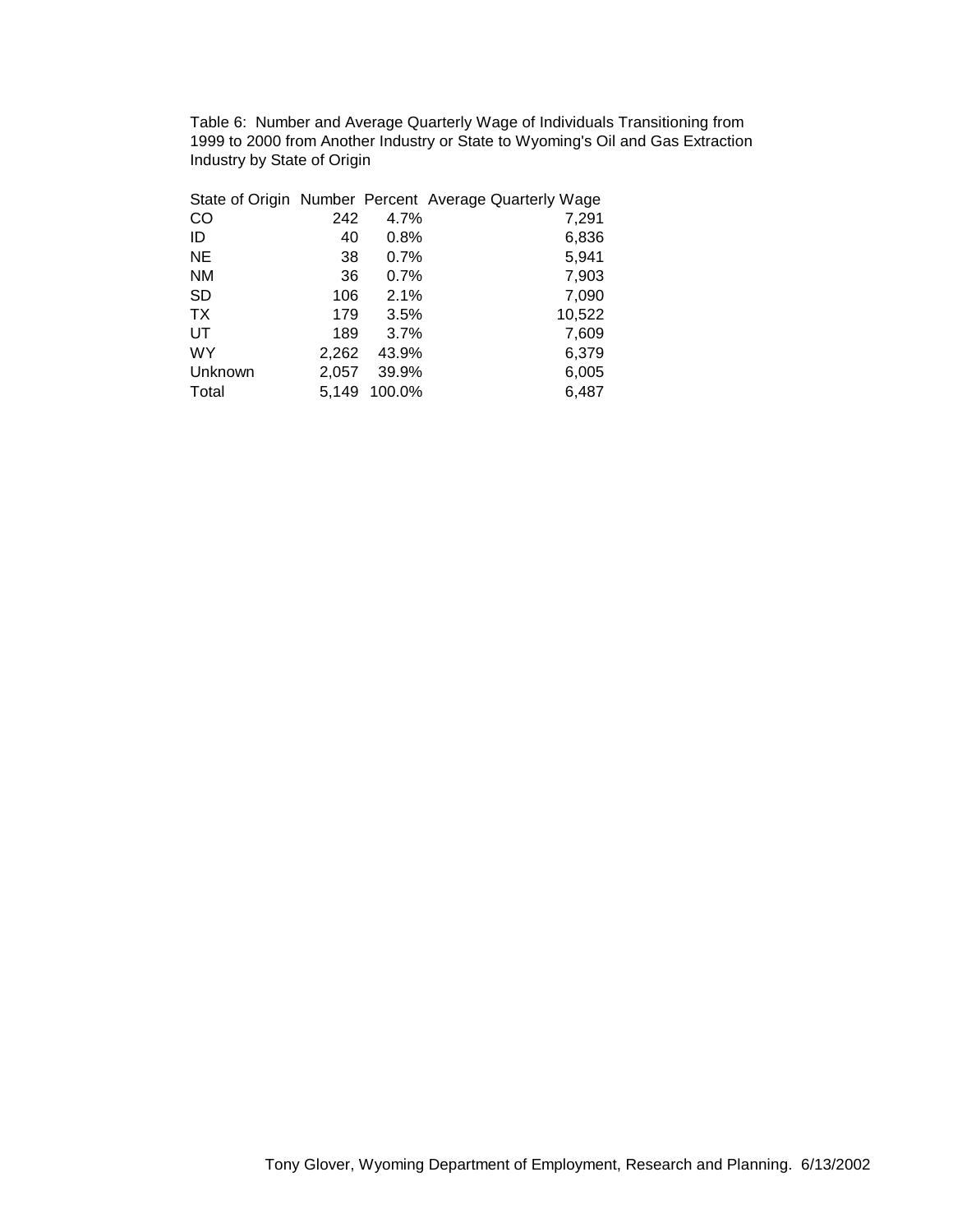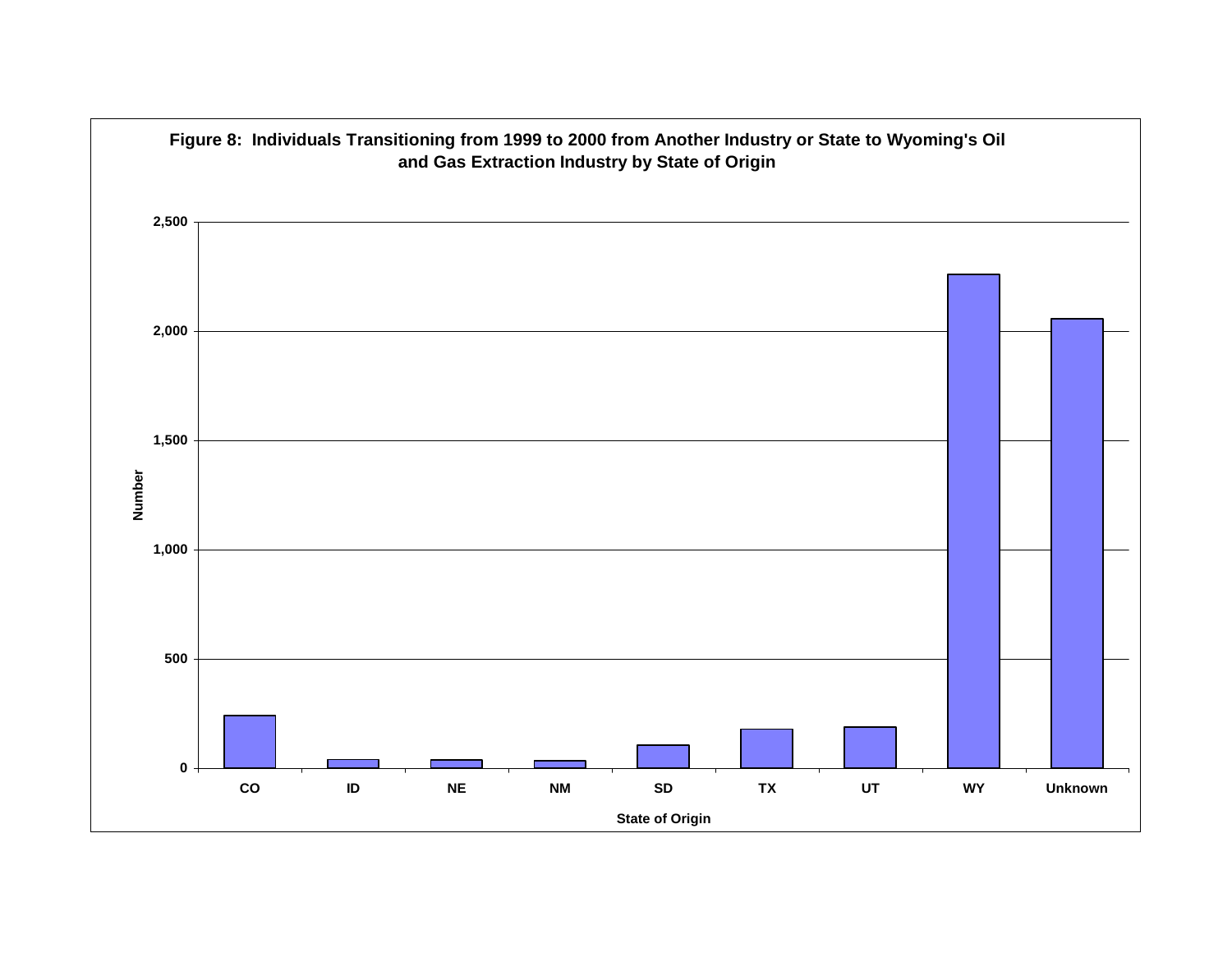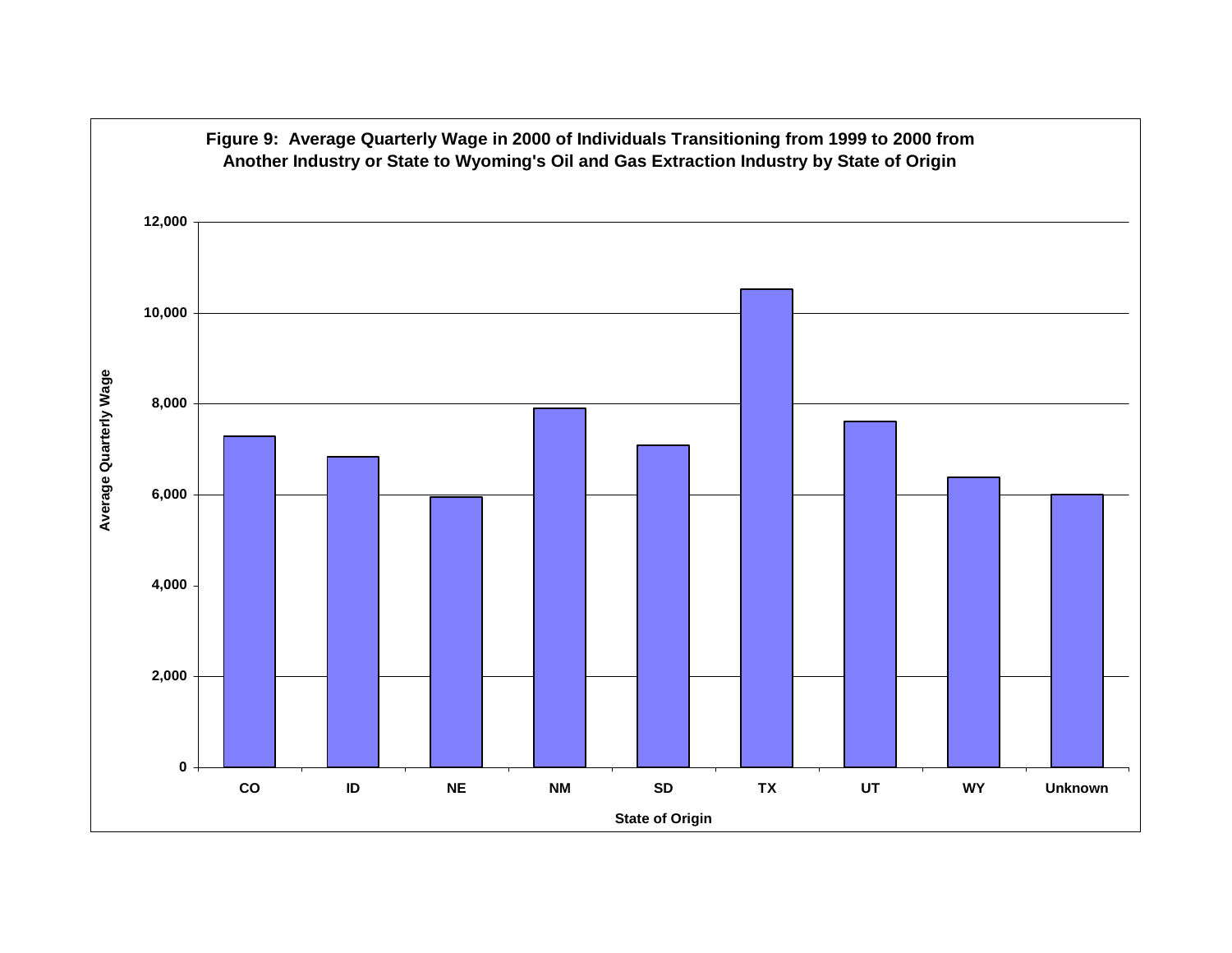Data Prepared by Wyoming Department of Employment Research and Planning 6/5/2002 http://lmi.state.wy.us

# **Addendum Information**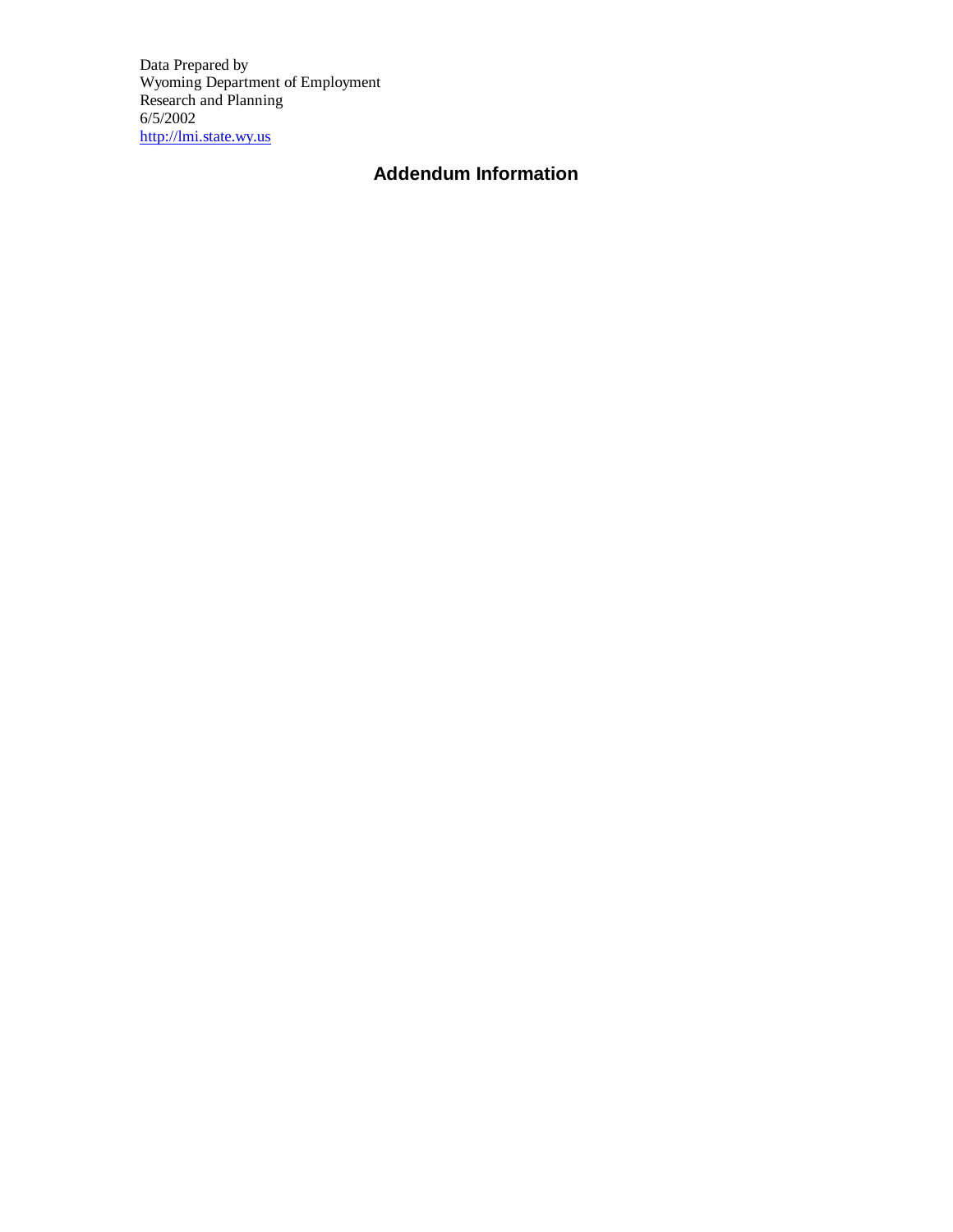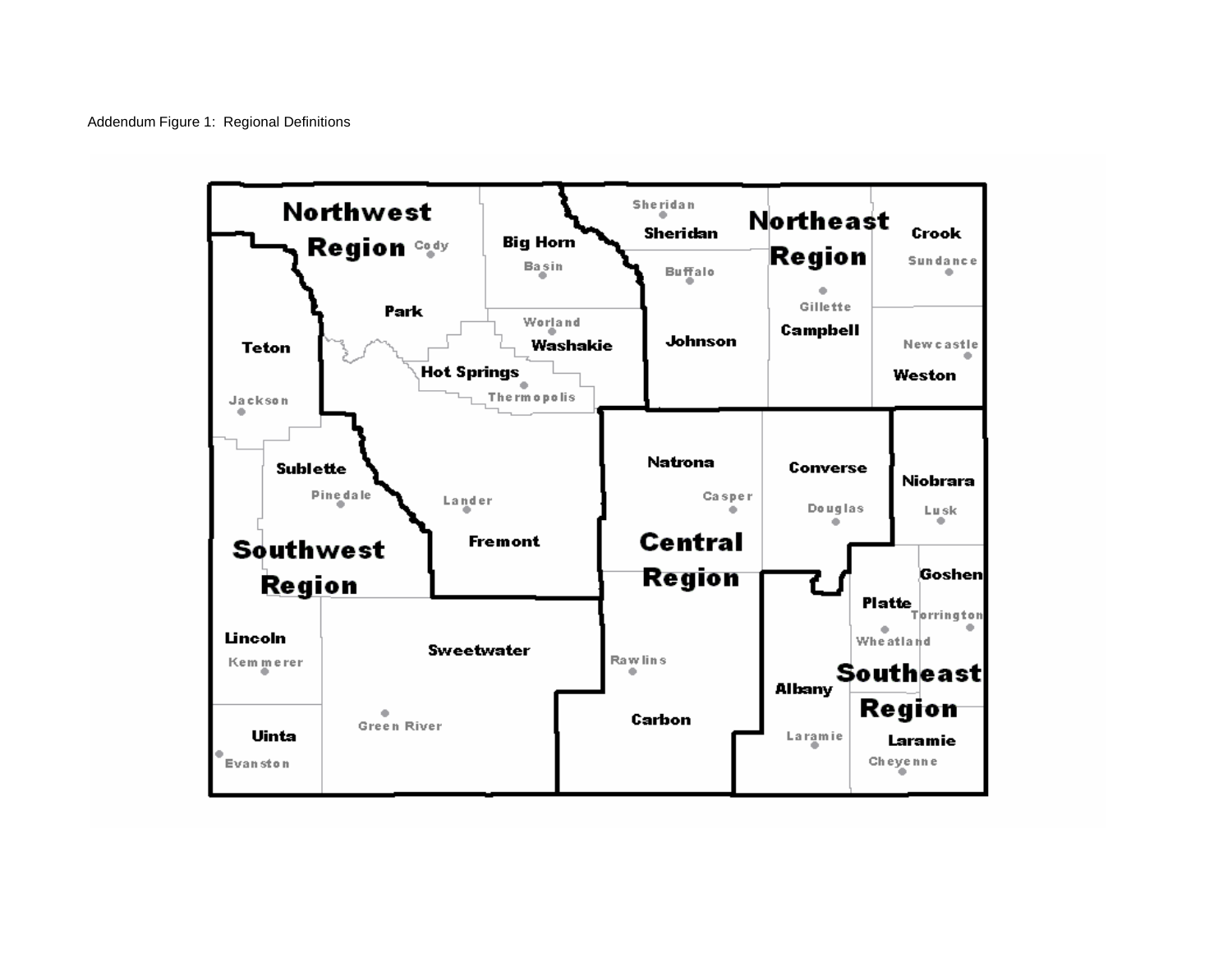#### Addendum Table 1: Exit Rate by Year and Quarter by Sub-Industry 1996q1 to 2000q3

| Industry                                | Sub-Industry                        | 1996q1 | 1996a2 | 1996a3 | 1996a4 | 1997a1 | 1997  | 1997a3 | 1997a4 | 1998a <sup>-</sup> | 1998a2 | 1998q3 | 1998a4 | 1999a1 | 1999a2 | 999a3  | 1999a4 | 2000a | 2000a2 | 2000g3 | 2000q4 | 2001q1 | 2001q2 | 2001q3 |
|-----------------------------------------|-------------------------------------|--------|--------|--------|--------|--------|-------|--------|--------|--------------------|--------|--------|--------|--------|--------|--------|--------|-------|--------|--------|--------|--------|--------|--------|
| 01 Agriculture, Forestry, Fishing       |                                     | 17.9%  | 27.7%  | 37.7%  | 38.4%  | 18.6%  | 28.7  | 37.49  | 39.9%  | 17.8%              | 28.8%  | 35.8%  | 42.8%  | 22.4%  | 28.6%  | 38.0%  | 38.9%  | 20.3% | 27.4%  | 36.5%  | 38.9%  | 20.1%  | 29.69  | 39.4%  |
| 01 Agriculture, Forestry, Fishing Total |                                     | 17.9%  | 27.7%  | 37.7   | 38.4%  | 18.6%  | 28    | 37.49  | 39.9%  | 17.8%              | 28.8%  | 35.8%  | 42.8%  | 22.4%  | 28.6%  | 38.0%  | 38.9%  | 20.3% | 27.4%  | 36.5%  | 38.9%  | 20.1%  | 29.69  | 39.4%  |
| 02 Mining                               | 01 Metal Mining                     | 8.1%   | 13.5%  | 12.2%  | 12.9%  | 7.5%   | 9.7%  | 17.6%  | 12.7%  | 12.6%              | 12.3%  | 24.1%  | 14.4%  | 15.5%  | 12.2%  | 23.4%  | 24.1%  | 33.6% | 28.0%  | 30.2%  | 27.3%  | 14.5%  | 23.3%  | 21.0%  |
|                                         | 02 Coal Mining                      | 3.9%   | 3.7%   | 8.5%   | 26.1%  | 9.9%   | 12.0% | 25.3%  | 4.8%   | 6.2%               | 15.9%  | 10.5%  | 7.9%   | 9.7%   | 8.0%   | 10.5%  | 9.6%   | 6.9%  | 5.5%   | 11.2%  | 8.8%   | 5.4%   | 5.5%   | 17.9%  |
|                                         | 03 Oil & Gas Extraction             | 21.4%  | 20.6%  | 22.5%  | 31.3%  | 25.6%  | 23.2% | 25.6%  | 27.7%  | 24.7%              | 21.2%  | 23.0%  | 30.7%  | 26.2%  | 19.1%  | 21.6%  | 26.0%  | 23.8% | 19.8%  | 22.8%  | 30.0%  | 28.1%  | 25.8%  | 30.1%  |
|                                         | 04 Nonmetallic Minerals Mining      | 10.3%  | 6.4%   | 12.8%  | 5.5%   | 4.1%   | 5.1%  | 10.0%  | 12.9%  | 6.8%               | 6.4%   | 9.2%   | 20.9%  | 6.6%   | 30.2%  | 9.8%   | 9.1%   | 5.8%  | 10.4%  | 11.2%  | 8.8%   | 5.8%   | 6.3%   | 11.2%  |
| 02 Mining Total                         |                                     | 13.9%  | 13.0%  | 16.6%  | 25.3%  | 17.4%  | 16.4% | 22.7%  | 19.6%  | 16.8%              | 16.9%  | 17.6%  | 22.6%  | 17.6%  | 17.7%  | 17.0%  | 19.5%  | 17.3% | 14.9%  | 18.7%  | 22.5%  | 20.1%  | 19.0%  | 25.2%  |
| 03 Construction                         | 01 General Building Contractors     | 29.2%  | 31.9%  | 38.7%  | 39.6%  | 26.2%  | 29.2% | 36.1%  | 38.0%  | 29.7%              | 31.9%  | 38.2%  | 41.7%  | 31.0%  | 28.7%  | 37.1%  | 35.5%  | 27.6% | 27.8%  | 34.2%  | 35.9%  | 30.0%  | 34.4%  | 39.6%  |
|                                         | 02 Heavy Construction               | 27.5%  | 32.5%  | 40.0%  | 58.0%  | 23.8%  | 32.8% | 45.9%  | 50.7%  | 25.5%              | 36.6%  | 40.9%  | 48.8%  | 27.2%  | 38.7%  | 44.6%  | 51.7%  | 30.7% | 38.0%  | 42.0%  | 51.8%  | 31.8%  | 36.9%  | 43.8%  |
|                                         | 03 Special Trade Construction       | 27.7%  | 30.6%  | 35.4%  | 35.9%  | 26.5%  | 32.8% | 35.6%  | 40.1%  | 28.4%              | 32.5%  | 35.4%  | 41.0%  | 28.9%  | 33.8%  | 36.9%  | 38.5%  | 26.3% | 32.3%  | 34.0%  | 34.8%  | 28.2%  | 36.8%  | 40.2%  |
| 03 Construction Total                   |                                     | 28.0%  | 31.5%  | 37.8%  |        | 25.7%  | 32.1% | 39.3%  | 42.8%  | 27.9%              | 33.7%  | 37.9%  | 43.6%  | 28.9%  |        | 39.5%  | 42.2%  | 27.9% | 33.2%  |        | 40.6%  | 29.7%  | 36.3%  | 41.3%  |
|                                         |                                     |        | 14.9%  |        | 44.5%  |        |       |        |        | 11.6%              |        | 19.2%  |        |        | 34.4%  |        |        |       |        | 36.8%  |        |        |        | 26.8%  |
| 04 Manufacturing                        | 01 Manufacturing - Nondurable Goods | 13.9%  |        | 16.4%  | 18.9%  | 13.3%  | 11.6% | 15.4%  | 20.3%  |                    | 12.3%  |        | 20.2%  | 16.7%  | 13.4%  | 28.5%  | 15.1%  | 16.3% | 15.6%  | 18.0%  | 21.9%  | 18.2%  | 30.6%  |        |
|                                         | 02 Manufacturing - Durable Goods    | 15.0%  | 17.3%  | 22.4%  | 17.8%  | 15.1%  | 17.6% | 21.0%  | 20.9%  | 16.4%              | 17.6%  | 21.3%  | 21.0%  | 15.8%  | 19.5%  | 20.7%  | 21.7%  | 19.3% | 19.8%  | 23.6%  | 24.6%  | 20.3%  | 25.5%  | 28.7%  |
| 04 Manufacturing Total                  |                                     | 14.4%  | 16.0%  | 19.1%  | 18.5%  | 14.1%  | 14.2% | 17.8%  | 20.6%  | 13.7%              | 14.6%  | 20.2%  | 20.5%  | 16.3%  | 16.1%  | 25.3%  | 18.2%  | 17.7% | 17.4%  | 20.5%  | 23.1%  | 19.1%  | 28.3%  | 27.7%  |
| 05 TCPU                                 | 01 Transportation                   | 18.3%  | 19.4%  | 22.8%  | 24.3%  | 20.8%  | 18.5% | 22.1%  | 23.9%  | 19.2%              | 21.3%  | 23.2%  | 27.0%  | 22.3%  | 20.4%  | 23.7%  | 24.8%  | 20.5% | 19.8%  | 20.7%  | 23.8%  | 25.0%  | 26.9%  | 31.8%  |
|                                         | 02 Communications & Public Utilitie | 8.8%   | 8.7%   | 11.2%  | 10.3%  | 9.4%   | 7.8%  | 9.9%   | 17.3%  | 7.7%               | 11.1%  | 9.3%   | 14.4%  | 14.4%  | 10.9%  | 10.4%  | 9.0%   | 8.4%  | 7.9%   | 9.1%   | 12.4%  | 14.1%  | 16.6%  | 19.4%  |
| 05 TCPU Total                           |                                     | 13.9%  | 14.6%  | 17.7%  | 18.2%  | 15.6%  | 13.6% | 16.7%  | 21.1%  | 14.4%              | 16.9%  | 17.3%  | 21.6%  | 18.8%  | 16.4%  | 18.2%  | 18.2%  | 15.2% | 14.7%  | 15.8%  | 19.0%  | 20.5%  | 22.7%  | 26.9%  |
| 06 Wholesale Trade                      | 01 Wholesale - Durable Goods        | 15.5%  | 12.8%  | 15.1%  | 14.4%  | 12.2%  | 15.0% | 17.7%  | 16.1%  | 12.8%              | 13.8%  | 17.9%  | 19.7%  | 15.6%  | 17.1%  | 17.6%  | 15.3%  | 17.0% | 14.0%  | 14.7%  | 13.7%  | 17.2%  | 15.6%  | 22.3%  |
|                                         | 02 Wholesale - Nondurable Goods     | 13.0%  | 17.0%  | 19.8%  | 19.1%  | 17.6%  | 18.0% | 20.5%  | 22.1%  | 16.6%              | 18.0%  | 21.3%  | 25.9%  | 15.6%  | 20.5%  | 23.5%  | 20.9%  | 16.8% | 18.8%  | 21.2%  | 19.4%  | 17.2%  | 21.4%  | 27.1%  |
| 06 Wholesale Trade Total                |                                     | 14.4%  | 14.8%  | 17.2%  | 16.6%  | 14 7%  | 16.4% | 19.0%  | 18.9%  | 14.5%              | 15.7%  | 19.4%  | 22.6%  | 15.6%  | 18.6%  | 20, 2% | 17.8%  | 17.0% | 16.1%  | 17.6%  | 16.2%  | 17.2%  | 18.2%  | 24.3%  |
| 07 Retail Trade                         | 01 Building Materials & Garden Supp | 13.3%  | 20.5%  | 22.4%  | 21.6%  | 17.3%  | 19.7% | 25.0%  | 20.0%  | 18.0%              | 22.2%  | 25.1%  | 26.8%  | 19.8%  | 23.3%  | 26.5%  | 22.2%  | 17.7% | 21.2%  | 26.8%  | 22.8%  | 17.6%  | 25.8%  | 29.6%  |
|                                         | 02 General Merchandise Stores       | 18.0%  | 20.0%  | 28.9%  | 27.2%  | 16.9%  | 18.1% | 28.5%  | 35.0%  | 17.6%              | 22.7%  | 43.0%  | 24.4%  | 18.5%  | 35.1%  | 36.5%  | 24.2%  | 20.6% | 17.5%  | 28.3%  | 27.1%  | 20.3%  | 20.19  | 28.8%  |
|                                         | 03 Food Stores                      | 15.7%  | 21.9%  | 35.5%  | 21.4%  | 24.2%  | 20.3% | 23.7%  | 21.8%  | 21.7%              | 22.8%  | 26.0%  | 54.4%  | 21.9%  | 38.2%  | 30.4%  | 21.9%  | 21.3% | 18.2%  | 30.7%  | 25.5%  | 25.4%  | 26.1%  | 29.6%  |
|                                         | 04 Auto Dealers & Service Stations  | 18.9%  | 22.8%  | 31.7%  | 22.9%  | 19.7%  | 23.3% | 27.6%  | 24.0%  | 19.2%              | 24.0%  | 29.6%  | 32.6%  | 25.0%  | 25.6%  | 29.3%  | 28.5%  | 25.2% | 25.0%  | 30.6%  | 27.6%  | 27.2%  | 28.7%  | 42.5%  |
|                                         | 05 Apparels & Accessory Stores      | 26.2%  | 24.6%  | 36.8%  | 29.3%  | 26.8%  | 30.6% | 40.2%  | 29.2%  | 32.4%              | 32.2%  | 34.0%  | 30.1%  | 27.5%  | 25.4%  | 36.3%  | 52.0%  | 31.1% | 26.6%  | 34.1%  | 32.2%  | 27.0%  | 27.4%  | 37.6%  |
|                                         | 06 Furniture & Home Furnishings     | 21.3%  | 24.0%  | 25.0%  | 24.9%  | 21.9%  | 26.5% | 28.1%  | 23.6%  | 21.7%              | 24.5%  | 25.1%  | 26.1%  | 28.0%  | 28.1%  | 24.7%  | 23.5%  | 25.1% | 24.5%  | 23.5%  | 27.7%  | 23.9%  | 29.9%  | 33.0%  |
|                                         | 07 Eating & Drinking Places         | 29.6%  | 32.8%  | 41.8%  | 35.7%  | 27.8%  | 32.8% | 42.3%  | 36.3%  | 28.9%              | 33.4%  | 42.9%  | 39.4%  | 32.2%  | 34.2%  | 42.4%  | 37.2%  | 31.9% | 34.6%  | 42.8%  | 37.6%  | 33.4%  | 39.7%  | 50.3%  |
|                                         | 08 Miscellaneous Retai              | 23.2%  | 23.3%  | 28.9%  | 26.6%  | 20.9%  | 24.1% | 28.6%  | 26.3%  | 24.2%              | 26.1%  | 30.6%  | 31.0%  | 24.7%  | 26.2%  | 29.8%  | 26.4%  | 22.8% | 25.4%  | 27.8%  | 26.8%  | 23.7%  | 27.4%  | 34.8%  |
| 07 Retail Trade Total                   |                                     | 23.2%  | 26.5%  | 35.5%  | 29.1%  | 23.5%  | 26.6% | 33.8%  | 30.0%  | 24.1%              | 27.9%  | 35.9%  | 36.6%  | 26.7%  | 31.4%  | 35.5%  | 30.9%  | 26.4% | 27.2%  | 34 7%  | 30.9%  | 27.6%  | 31.5%  | 40.9%  |
| 08 FIRE                                 | 01 Finance                          | 10.1%  | 9.7%   | 13.3%  | 12.3%  | 10.2%  | 10.5% | 13.1%  | 12.0%  | 11.0%              | 11.5%  | 14.4%  | 14.9%  | 15.1%  | 14.0%  | 13.2%  | 12.6%  | 13.4% | 12.2%  | 18.8%  | 17.0%  | 13.5%  | 15.0%  | 18.8%  |
|                                         | 02 Insurance                        | 9.5%   | 9.7%   | 12.6%  | 13.9%  | 10.3%  | 11.3% | 11.6%  | 13.2%  | 9.6%               | 11.6%  | 14.0%  | 14.1%  | 12.3%  | 13.1%  | 14.1%  | 15.3%  | 8.3%  | 12.5%  | 14.8%  | 13.2%  | 11.6%  | 15.5%  | 16.5%  |
|                                         | 03 Real Estate                      | 19.6%  | 21.5%  | 27.9%  | 25.9%  | 19.1%  | 24.2% | 31.1%  | 26.6%  | 21.9%              | 22.9%  | 32.7%  | 31.9%  | 24.9%  | 23.4%  | 28.6%  | 26.3%  | 19.2% | 23.2%  | 25.3%  | 24.8%  | 20.4%  | 26.0%  | 30.6%  |
| 08 FIRE Total                           |                                     | 12.1%  | 12.6%  | 16.7%  | 15.9%  | 12.2%  | 14.1% | 17.1%  | 15.6%  | 13.0%              | 14.3%  | 18.8%  | 18.6%  | 16.6%  | 16.1%  | 17.2%  | 16.4%  | 13.5% | 14.9%  | 19.4%  | 17.9%  | 14.6%  | 17.7%  | 21.1%  |
|                                         |                                     |        |        |        |        |        |       |        |        |                    |        |        |        |        |        |        |        |       |        |        |        |        |        | 52.4%  |
| 09 Services                             | 01 Hotels & Other Lodging Places    | 25.5%  | 26.7%  | 48.3%  | 46.9%  | 29.1%  | 23.6% | 48.6%  | 47.6%  | 27.2%              | 27.1%  | 50.0%  | 47.0%  | 27.4%  | 26.2%  | 49.1%  | 46.0%  | 31.4% | 27.1%  | 49.2%  | 47.8%  | 29.6%  | 30.0%  |        |
|                                         | 02 Personal Services                | 21.8%  | 25.5%  | 25.5%  | 27.2%  | 20.5%  | 27.8% | 24.8%  | 28.0%  | 20.9%              | 28.3%  | 25.4%  | 27.4%  | 25.9%  | 29.7%  | 27.9%  | 26.6%  | 22.3% | 30.8%  | 28.9%  | 26.3%  | 25.0%  | 35.2%  | 36.3%  |
|                                         | 03 Business Services                | 33.8%  | 37.7%  | 47.1%  | 48.2%  | 32.0%  | 36.1% | 45.1%  | 43.3%  | 37.1%              | 37.2%  | 45.9%  | 47.4%  | 33.6%  | 42.9%  | 43.3%  | 42.1%  | 34.5% | 38.7%  | 43.4%  | 41.8%  | 36.1%  | 44.1%  | 43.4%  |
|                                         | 04 Auto Repair, Services & Parking  | 21.4%  | 24.0%  | 26.7%  | 24.2%  | 20.9%  | 21.5% | 23.9%  | 24.4%  | 22.7%              | 25.0%  | 25.9%  | 29.5%  | 26.4%  | 26.4%  | 28.3%  | 25.0%  | 21.8% | 26.2%  | 25.6%  | 23.5%  | 25.5%  | 31.0%  | 29.0%  |
|                                         | 05 Miscellaneous Repair Service     | 19.2%  | 18.5%  | 23.8%  | 21.0%  | 18.7%  | 18.8% | 22.0%  | 21.6%  | 20.3%              | 22.1%  | 23.3%  | 25.9%  | 18.3%  | 23.9%  | 21.2%  | 25.8%  | 20.4% | 21.5%  | 23.1%  | 27.0%  | 23.7%  | 24.0%  | 35.5%  |
|                                         | 06 Motion Pictures                  | 21.9%  | 24.6%  | 34.9%  | 21.8%  | 23.1%  | 23.8% | 34.9%  | 22.5%  | 25.0%              | 25.6%  | 34.5%  | 28.2%  | 29.0%  | 29.7%  | 36.3%  | 31.0%  | 21.0% | 26.6%  | 33.0%  | 23.2%  | 24.6%  | 34.3%  | 37.0%  |
|                                         | 07 Amusement & Recreation Service   | 22.9%  | 41.5%  | 50.8%  | 40.0%  | 26.1%  | 34.4% | 48.4%  | 37.1%  | 27.1%              | 36.2%  | 48.0%  | 40.9%  | 26.3%  | 35.0%  | 47.7%  | 36.2%  | 25.0% | 38.0%  | 45.6%  | 37.6%  | 24.9%  | 41.9%  | 53.4%  |
|                                         | 08 Health Services                  | 14.7%  | 17.0%  | 16.7%  | 16.7%  | 13.0%  | 14.5% | 17.1%  | 15.4%  | 14.8%              | 19.5%  | 19.3%  | 20.7%  | 16.8%  | 20.3%  | 19.6%  | 17.7%  | 18.7% | 15.7%  | 18.6%  | 18.5%  | 18.3%  | 25.4%  | 23.8%  |
|                                         | 09 Legal Services                   | 14.6%  | 15.6%  | 16.9%  | 16.7%  | 12.6%  | 16.2% | 16.5%  | 15.8%  | 13.2%              | 14.9%  | 16.7%  | 20.2%  | 15.8%  | 15.4%  | 18.0%  | 17.0%  | 14.4% | 14.5%  | 19.5%  | 20.1%  | 16.9%  | 19.0%  | 21.5%  |
|                                         | 10 Educational Services             | 17.4%  | 18.8%  | 37.7%  | 21.3%  | 15.8%  | 21.7% | 37.3%  | 22.7%  | 19.1%              | 23.3%  | 34.9%  | 34.3%  | 25.1%  | 23.2%  | 46.1%  | 22.7%  | 24.2% | 25.3%  | 33.5%  | 32.8%  | 22.9%  | 33.7%  | 35.1%  |
|                                         | 11 Social Services                  | 15.7%  | 20.4%  | 24.4%  | 21.5%  | 16.0%  | 21.7% | 24.3%  | 18.1%  | 15.7%              | 22.7%  | 22.6%  | 21.9%  | 21.9%  | 22.1%  | 25.1   | 19.8%  | 22.0% | 23.7%  | 23.1%  | 21.8%  | 23.5%  | 28.    | 31.0%  |
|                                         | 12 Museums & Botanical Gardens      | 10.4%  | 17.2%  | 38.6%  | 26.8%  | 11.7%  | 53.8% | 37.7%  | 34.3%  | 21.7%              | 9.8%   | 34.8%  | 30.2%  | 13.1%  | 15.5%  | 35.7%  | 25.0%  | 13.1% | 11.0%  | 37.5%  | 26.0%  | 11.4%  | 13.6%  | 36.7%  |
|                                         | 13 Membership Orginizations         | 20.0%  | 22.9%  | 37.1%  | 24.1%  | 24.3%  | 24.7% | 33.4%  | 24.6%  | 18.7%              | 22.9%  | 35.4%  | 24.6%  | 23.0%  | 23.3%  | 34.2%  | 22.0%  | 20.9% | 27.3%  | 32.2%  | 25.3%  | 28.0%  | 27.8%  | 41.7%  |
|                                         | 14 Engineering & Management Serv    | 15.3%  | 20.1%  | 21.2%  | 22.5%  | 15.6%  | 19.9% | 20.1%  | 21.9%  | 16.2%              | 21.3%  | 21.6%  | 24.4%  | 19.0%  | 30.0%  | 25.3%  | 25.3%  | 19.7% | 25.5%  | 23.5%  | 22.8%  | 18.3%  | 27.1%  | 30.8%  |
|                                         | 15 Private Households               | 18.5%  | 17.9%  | 27.6%  | 28.3%  | 15.7%  | 19.6% | 27.4%  | 29.4%  | 18.5%              | 20.0%  | 30.0%  | 26.2%  | 24.2%  | 20.5%  | 28.6%  | 28.0%  | 21.7% | 22.4%  | 25.4%  | 31.8%  | 17.7%  | 26.9%  | 33.6%  |
|                                         | 16 Services, NEC                    | 11.4%  | 21.1%  | 16.4%  | 30.6%  | 17.1%  | 15.3% | 16.2%  | 29.1%  | 24.8%              | 16.1%  | 17.5%  | 23.6%  | 29.8%  | 11.5%  | 9.5%   | 22.0%  | 19.7% | 21.7%  | 16.7%  | 20.2%  | 29.5%  | 20.5%  | 39.7%  |
| 09 Services Total                       |                                     | 20.8%  | 25.6%  | 35.1%  | 31.2%  | 21.0%  | 23.9% | 34.3%  | 29.9%  | 22.3%              | 26.3%  | 35.4%  | 33.2%  | 24.2%  | 28.2%  | 35.4%  | 30.5%  | 24.7% | 27.1%  | 34.4%  | 31.3%  | 25.4%  | 32.0%  | 38.6%  |
| 10 Government                           | 03 S Gov Public Administration      | 4.8%   | 7.5%   | 7.3%   | 6.1%   | 3.8%   | 5.7%  | 7.3%   | 5.6%   | 4.7%               | 6.8%   | 8.1%   | 6.0%   | 7.3%   | 6.0%   | 6.2%   | 6.1%   | 6.2%  | 5.7%   | 8.7%   | 5.9%   | 5.6%   | 5.8%   | 7.8%   |
|                                         | 04 S Gov Othe                       | 4.3%   | 9.2%   | 14.9%  | 5.4%   | 7.1%   | 9.4%  | 15.7%  | 10.2%  | 5.4%               | 9.2%   | 17.0%  | 7.3%   | 8.2%   | 8.7%   | 19.7%  | 6.9%   | 7.6%  | 10.2%  | 18.0%  | 8.0%   | 8.7%   | 12.0%  | 21.2%  |
|                                         | 05 L Gov Public<br>Administration   | 11.2%  | 12.1%  | 25.7%  | 20.3%  | 9.5%   | 11.5% | 25.6%  | 12.9%  | 11.4%              | 13.4%  | 28.5%  | 17.8%  | 12.0%  | 13.0%  | 27.4%  | 13.6%  | 15.1% | 14.0%  | 31.2%  | 13.0%  | 16.6%  | 15.0%  | 29.9%  |
|                                         | 06 L_Gov_Other                      | 9.3%   | 19.7%  | 9.9%   | 11.3%  | 8.3%   | 18.2% | 11.2%  | 10.1%  | 9.3%               | 21.0%  | 12.7%  | 13.2%  | 10.1%  | 26.0%  | 11.8%  | 10.0%  | 11.0% | 21.0%  | 12.0%  | 10.3%  | 20.3%  | 20.1%  | 25.5%  |
| 10 Government Total                     |                                     | 8.5%   | 15.5%  | 13.9%  | 11.8%  | 7.8%   | 14.3% | 14.4%  | 10.1%  | 8.7%               | 16.4%  | 16.2%  | 12.5%  | 9.9%   | 19.2%  | 15.6%  | 9.9%   | 10.8% | 16.6%  | 16.5%  | 10.0%  | 16.4%  | 15.9%  | 23.3%  |
| 12 N/A                                  |                                     | 33.1%  | 23.3%  | 29.6%  | 49.9%  | 31 7%  | 23.0% | 30.8%  | 58.6%  | 34 7%              | 21.5%  | 30.3%  | 52.8%  | 18.4%  | 36.3%  | 22.4%  | 53.6%  | 17.4% | 27.5%  | 34.2%  | 55.5%  | 49.1%  | 30.5%  | 61.6%  |
| 12 N/A Total                            |                                     | 33.1%  | 23.3%  | 29.6%  | 49.9%  | 31.7%  | 23.0% | 30.8%  | 58.6%  | 34.7%              | 21.5%  | 30.3%  | 52.8%  | 18.4%  | 36.3%  | 22.4%  | 53.6%  | 17.4% | 27.5%  | 34.2%  | 55.5%  | 49.1%  | 30.5%  | 61.6%  |
| <b>Grand Total</b>                      |                                     | 17.3%  | 21.6%  | 27.3%  | 25.2%  | 17.5%  | 21.3% | 27.4%  | 24.7%  | 18.2%              | 22.9%  | 28.2%  | 28.1%  | 20.2%  | 25.2%  | 28.7%  | 25.0%  | 20.4% | 23.1%  | 27.9%  | 25.6%  | 22.7%  | 26.8%  | 33.5%  |
|                                         |                                     |        |        |        |        |        |       |        |        |                    |        |        |        |        |        |        |        |       |        |        |        |        |        |        |